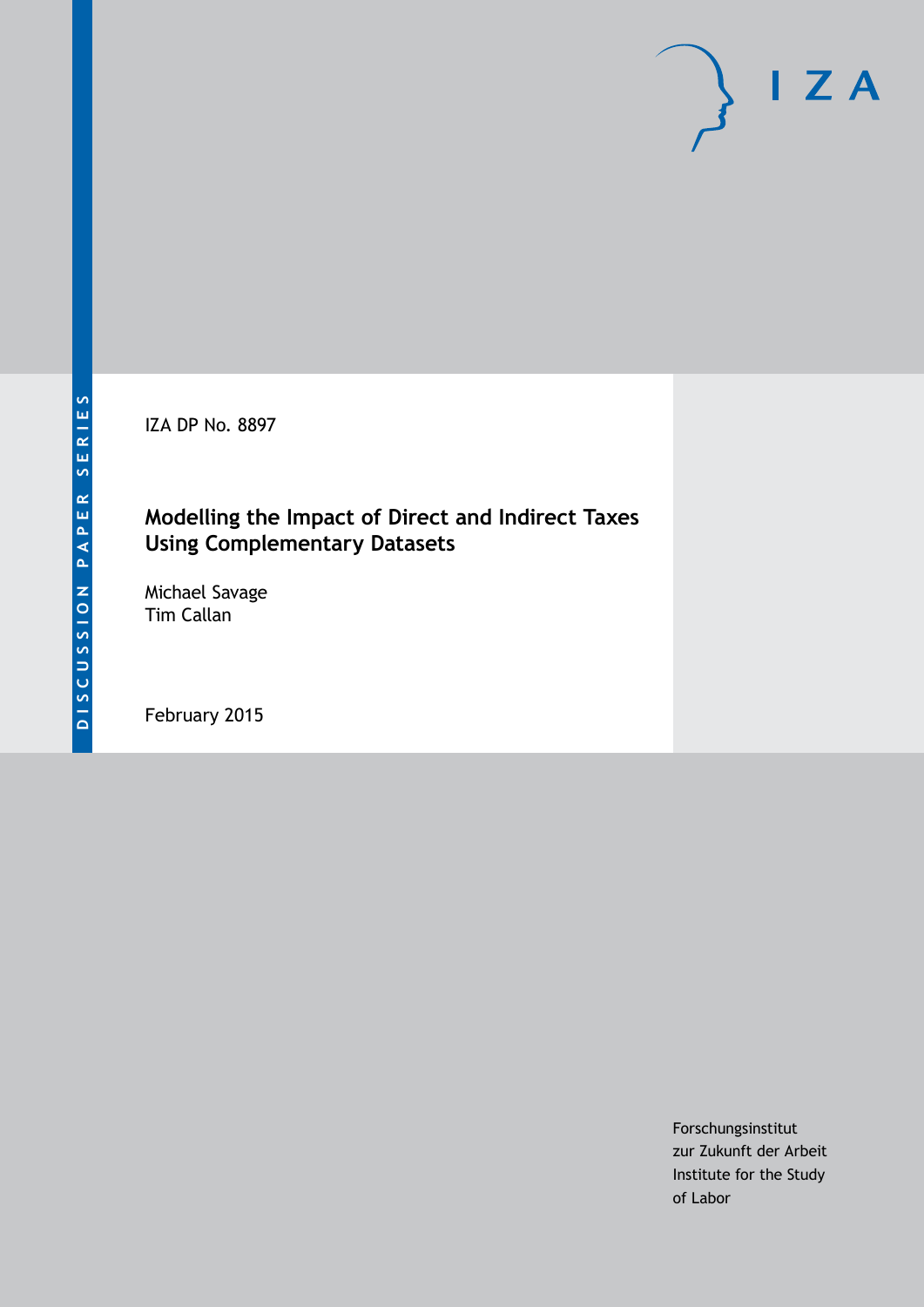# **Modelling the Impact of Direct and Indirect Taxes Using Complementary Datasets**

## **Michael Savage**

*ESRI, University College Dublin and Trinity College Dublin*

### **Tim Callan**

*ESRI, University College Dublin and IZA*

Discussion Paper No. 8897 February 2015

IZA

P.O. Box 7240 53072 Bonn Germany

Phone: +49-228-3894-0 Fax: +49-228-3894-180 E-mail: [iza@iza.org](mailto:iza@iza.org)

Any opinions expressed here are those of the author(s) and not those of IZA. Research published in this series may include views on policy, but the institute itself takes no institutional policy positions. The IZA research network is committed to the IZA Guiding Principles of Research Integrity.

The Institute for the Study of Labor (IZA) in Bonn is a local and virtual international research center and a place of communication between science, politics and business. IZA is an independent nonprofit organization supported by Deutsche Post Foundation. The center is associated with the University of Bonn and offers a stimulating research environment through its international network, workshops and conferences, data service, project support, research visits and doctoral program. IZA engages in (i) original and internationally competitive research in all fields of labor economics, (ii) development of policy concepts, and (iii) dissemination of research results and concepts to the interested public.

IZA Discussion Papers often represent preliminary work and are circulated to encourage discussion. Citation of such a paper should account for its provisional character. A revised version may be available directly from the author.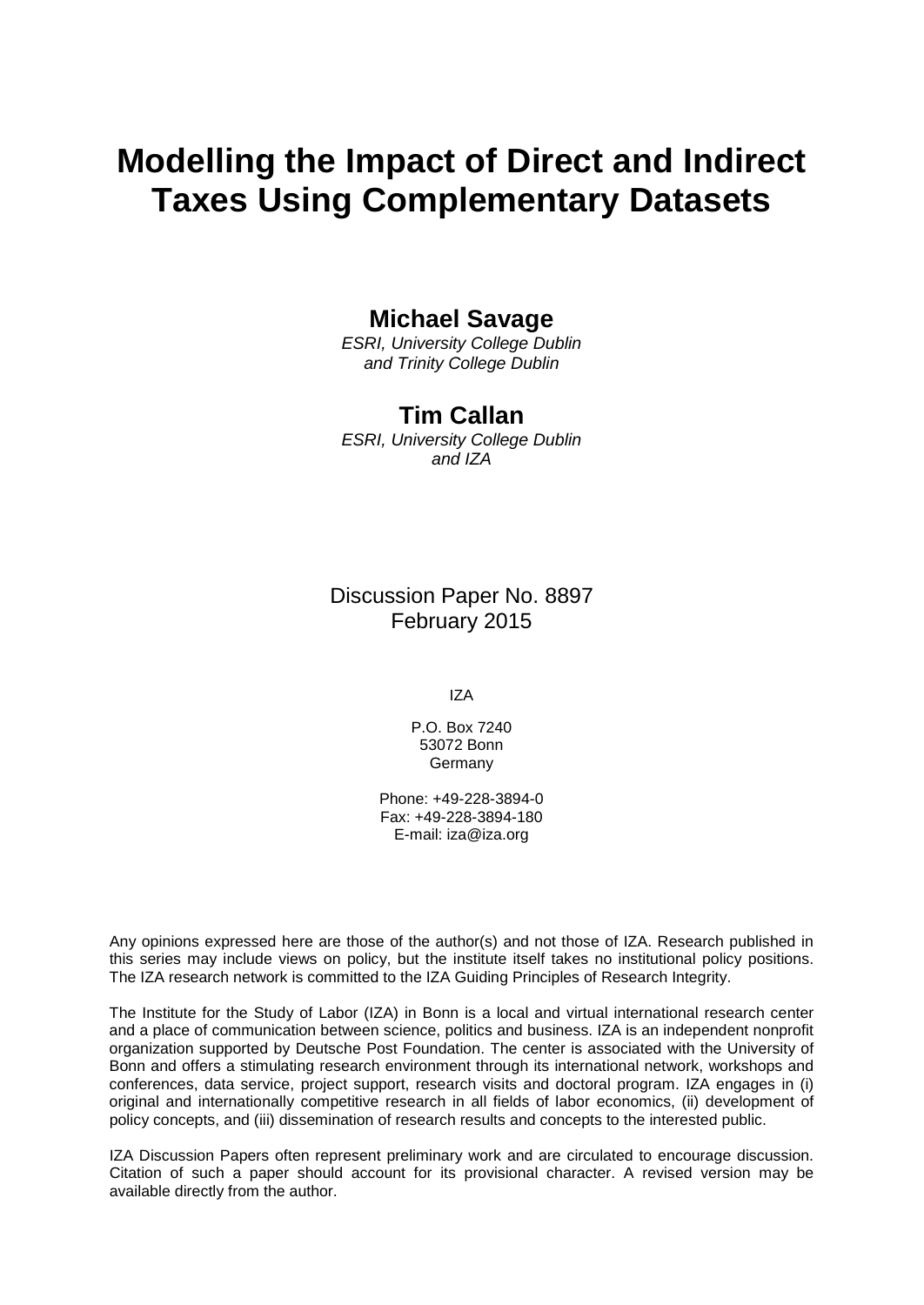IZA Discussion Paper No. 8897 February 2015

## **ABSTRACT**

## **Modelling the Impact of Direct and Indirect Taxes Using Complementary Datasets**

Comprehensive modelling of the impact of taxes and tax policy options requires data on the impact at micro-level of both direct and indirect taxes. There are, however, limits on the amount of data that can be gathered by any one survey. With some exceptions, most notably the Living Costs and Food Survey (LCF) in the UK, most national expenditure surveys are not suitable for use in detailed modelling of the direct tax and welfare system. This makes approaches which impute expenditure data into detailed income surveys of considerable interest. In this paper, we assess the sensitivity of the distributional effects of indirect taxes to the choice between actual, estimated and imputed expenditure data. By doing so, the analysis here serves as an updated picture of the distributional effects of the indirect tax system in Ireland, as well as a base for future microsimulation analysis of simultaneous direct tax, indirect tax and welfare reform.

JEL Classification: D30, H22, H23, H24

Keywords: indirect tax, imputation, distribution, microsimulation

Corresponding author:

Michael Savage Economic and Social Research Institute Whitaker Square Sir John Rogerson's Quay Dublin 2 Ireland E-mail: [michael.savage@esri.ie](mailto:michael.savage@esri.ie)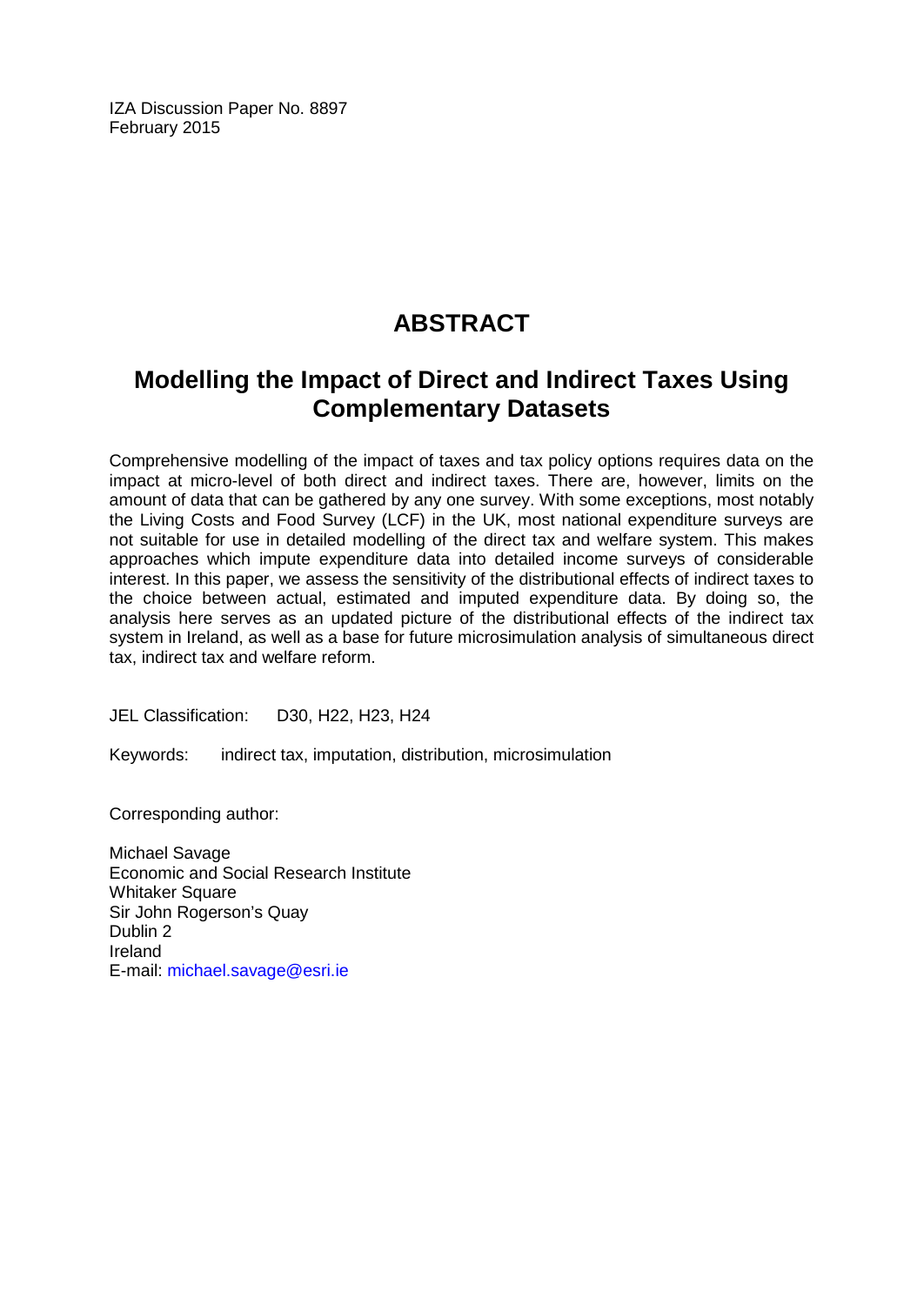#### **1. Introduction**

Both direct and indirect taxes are important components of overall tax revenue in Ireland, as in most OECD countries. The balance between direct and indirect taxes changes over time, and varies across countries. The OECD reports that in 2012, for example, Value Added Taxes (VAT) and excise duties together represented between 18 per cent and 41 per cent of total tax revenue among its EU member states. Ireland was at the higher end of the scale, where VAT and excises represented 32 per cent of tax revenue<sup>1</sup>. While much attention has been given to examining the distributional effect of direct taxes, somewhat less is known about the distributional effect of indirect taxes.

Comprehensive modelling of the impact of taxes and of tax policy options requires data on the impact at micro-level of both direct and indirect taxes. From a research point of view, a single dataset combining detailed data on incomes, expenditures, labour market participation, and a range of socio-demographic variables would be ideal. There are, however, limits on the amount of data that can be gathered by any one survey. Recording expenditure data imposes a heavy burden on respondents: they are often required to keep expenditure diaries covering all purchases over a reasonably long period of time<sup>[2](#page-3-0)</sup>. This limits the extent to which other data of interest can be gathered. Consequently, as noted in Sutherland et al. (2002), most countries do not have a single source of micro-data including high-quality disaggregated information on both incomes and expenditures.

With some exceptions, most notably the Living Costs and Food Survey (LCF) in the UK, most national expenditure surveys are not suitable for use in detailed modelling of the direct tax and welfare system. The main limitation of expenditure surveys in this context is the unit of observation in the data. In most cases, the unit of observation is the household, with some information on individuals within that household. For tax and welfare purposes, however, there is an intermediate unit - often called the family unit or tax unit - which is very relevant for policy purposes. Most tax and welfare policies do not operate at the level of the household, though household income and household welfare are of key concern to policy. Instead, tax and welfare policies tend to operate at either individual level (for example, contributions to social insurance) or at a family unit level. Detailed information on family and household composition is needed to ensure that it is possible to group individuals into family units, defined as an individual, together with his or her spouse, and dependent children. While the definition of a dependent child can vary across different taxes and benefits, the term "tax unit" often represents a married couple, cohabiting couple, or single person, together with all children aged under 15, and children aged less than 18 who are in full time education (Keane et al. 2014). Household expenditure surveys, by their nature, contain information at household level, and therefore omit the necessary detail to group people into family or tax-units, as well as some tax-relevant information on individuals within a household.

 $1$  Taxes on income and profits of individuals also represented 32 per cent of total tax revenue in Ireland in 2012. See<http://stats.oecd.org/> for details.<br><sup>2</sup> In the Irish expenditure survey (see Section 3 for details), for example, respondents are required to keep an

<span id="page-3-0"></span>expenditure diary for a two week period.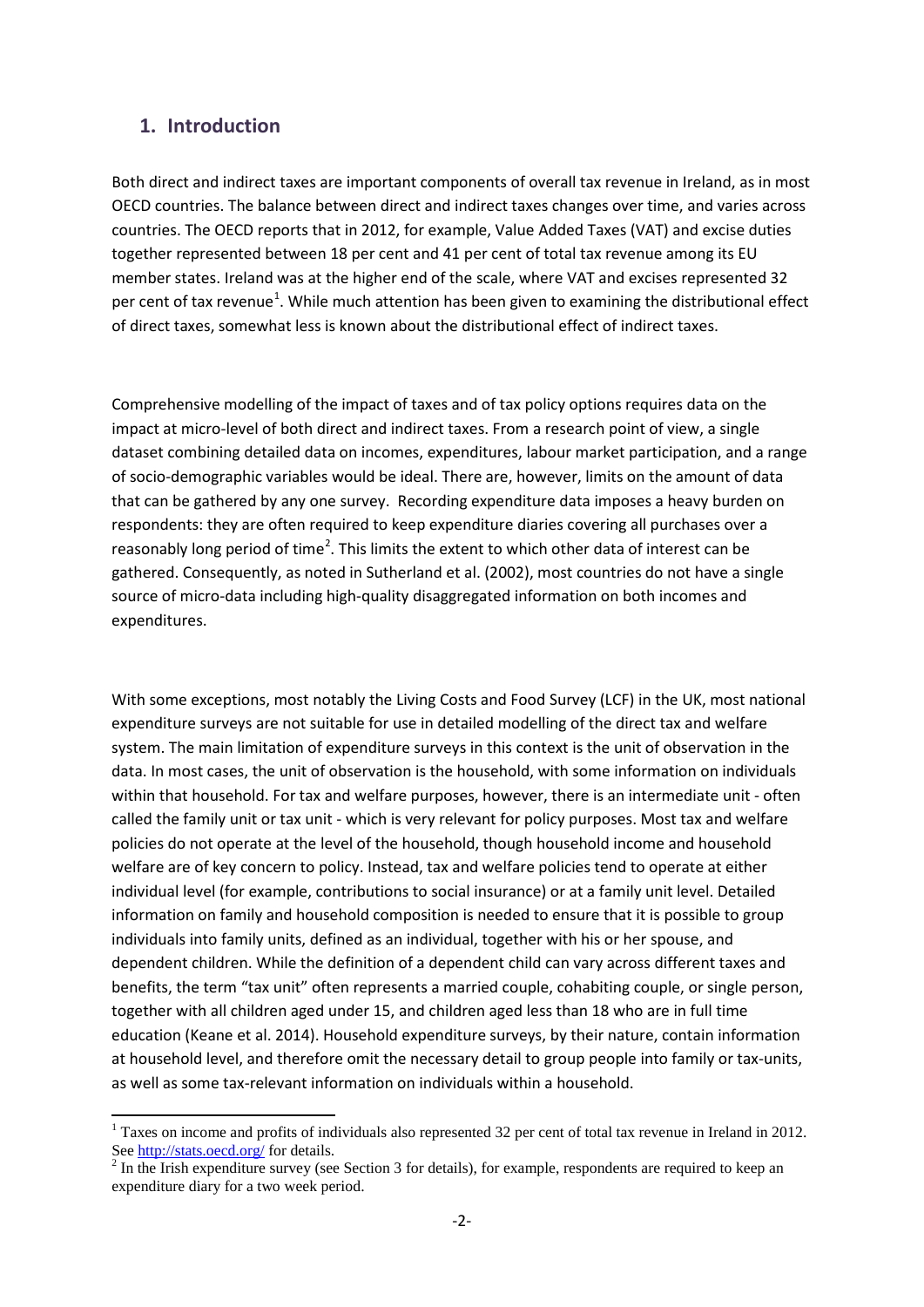In addition, the income data contained in expenditure surveys can often be assigned secondary importance, and as a result be of lower quality, compared to the expenditure data. Sutherland et al. (2002) argue that the income data in most Household Budget Surveys is usually very limited and of relatively low quality. When calculating taxes paid as a proportion of income, which is the most common means of assessing progressivity in a tax system, it is important to use the highest quality income data available. In the Irish case, income data collected in the Irish Household Budget Survey (HBS) covers a range of sources and types of income<sup>[3](#page-3-0)</sup>, with even more detail gathered in the Survey on Income and Living Conditions (SILC). The Central Statistics Office (CSO, 2012) state that "although income data from the two sources are not directly comparable, calculation of key income distribution and poverty indicators using income data from both surveys resulted in similar values." However, the CSO go on to say that "The SILC is recognised as the primary source of data on income in Ireland", and elsewhere state that HBS income data "is used primarily for categorical purposes (e.g. for analysis of households according to different levels of income) rather than the provision of information on income levels".

To be able to accurately simulate the distributional effects of the direct and indirect tax systems, as well as the social welfare system, detailed income information is needed for each individual in the household, as well as household expenditure information. In the absence of a single source of high quality income and expenditure data, such as the LCF in the UK, many researchers have used an imputation approach to add an estimate of household expenditure to the main income survey in their country studies. The expenditure imputation procedure allows detailed modelling of simultaneous reforms of direct and indirect taxes, as well as social welfare reforms.

Put simply, the imputation process involves two stages. First, expenditure on a range of goods and services is estimated in the expenditure survey based on a set of characteristics observable in both the expenditure survey and the income survey. Second, the coefficients from the estimation stage are used to impute expenditure into the income survey. A number of authors, including Decoster et al. (2010), O'Donoghue et al. (2004) and Pestel and Sommer (2013), have used this approach to measure the distributional effects of indirect taxes across a range of European countries. The procedure has been shown to produce plausible distributions of estimated expenditure in income surveys. However, it remains unclear how sensitive distributional analysis results are to the choice between the expenditure data produced at each stage of the imputation procedure. Ultimately, the question we wish to address is whether we can combine data from one survey with another via a predictive approach on common variables, in order to broaden our understanding of the distributional effects of the direct tax, indirect tax and welfare systems in Ireland. To do so, the first step is to assess the sensitivity of distributional effects of indirect taxes to the choice between actual, estimated and imputed expenditure data.

<span id="page-4-0"></span><sup>&</sup>lt;sup>3</sup> The HBS contains information on Employees-wages/salaries, Self-employed income, Retirement pensions, Investment income, Property income, as well as direct taxes paid and state benefits received.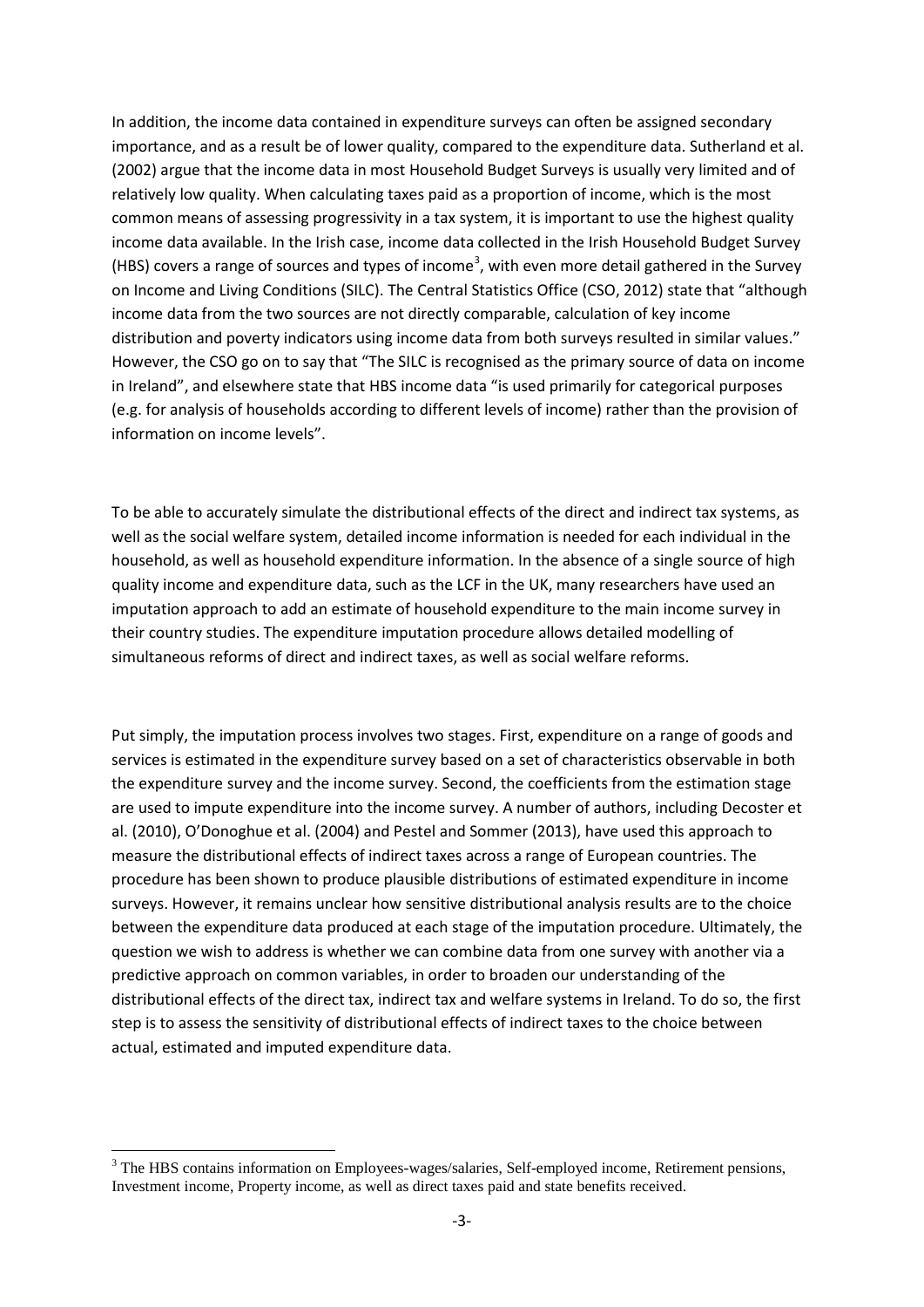The contribution of this analysis is twofold. To assess the degree of sensitivity of the distributional results, we examine the distribution of indirect taxes in Ireland, as well as the distributional effects of a number of indirect tax reforms, using three different types of expenditure data. First we assess the distributional effects of indirect taxes using actual expenditure data, as recorded in the HBS. Second we base the distributional analysis on the estimated expenditure data in the HBS. This estimated expenditure data is the result of the first stage of the imputation process described above. Finally, having imputed expenditure data from the expenditure survey into the income survey, we use the imputed expenditure data as the basis for the distributional analysis. This approach allows us to identify the source of any sensitivity in the distributional results. The second contribution is more straightforward. Most recent analyses of the distribution of indirect taxes in Ireland are based on actual data in the HBS. They therefore do not allow for the possibility of simulation of reforms to the direct tax and welfare system, in combination with indirect tax reforms. The analysis here serves as an updated picture of the distributional effects of the indirect tax system in Ireland, as well as a base for future microsimulation analysis of simultaneous direct and indirect tax, and welfare reform.

The remainder of the paper proceeds as follows: in Section 2, we review a number of recent contributions to the distributional literature that use either the actual expenditure data approach, or the imputed expenditure data approach. Section 3 discusses the two main data sources used in the analysis, while Section 4 describes the estimation and imputation procedure used. Section 5 presents and discusses the sensitivity of the distributional analysis using the various forms of data. Finally, Section 6 concludes.

## **2. Previous Research on the Distributional Impact of Indirect Taxes**

### **2.1 Modelling Indirect Taxes using Expenditure Data**

Household expenditure data can be used to directly model the impact of changes in indirect taxation. Based on observed household expenditure, indirect tax contributions can be estimated and the distributive impact of changes to indirect tax rates can be modelled.

The most recent analysis of the distribution of indirect taxes in Ireland comes from Collins (2014), who used the 2009/10 wave of the Irish Household Budget Survey (HBS) to estimate the direct and indirect tax contributions of households in Ireland. To estimate VAT payments made by each household, Collins established a VAT classification for each of the expenditure items in the HBS. Excise and other indirect tax payments were estimated by assuming a representative price on relevant goods and the indirect tax payments on these goods were estimated accordingly<sup>[4](#page-4-0)</sup>. The distributional effects of recent VAT reforms were also examined, assuming that demand does not

<span id="page-5-0"></span><sup>&</sup>lt;sup>4</sup> Excise Duties and Carbon Taxes are applied to a certain quantum of a product (e.g., per litre) rather than as a percentage of the price..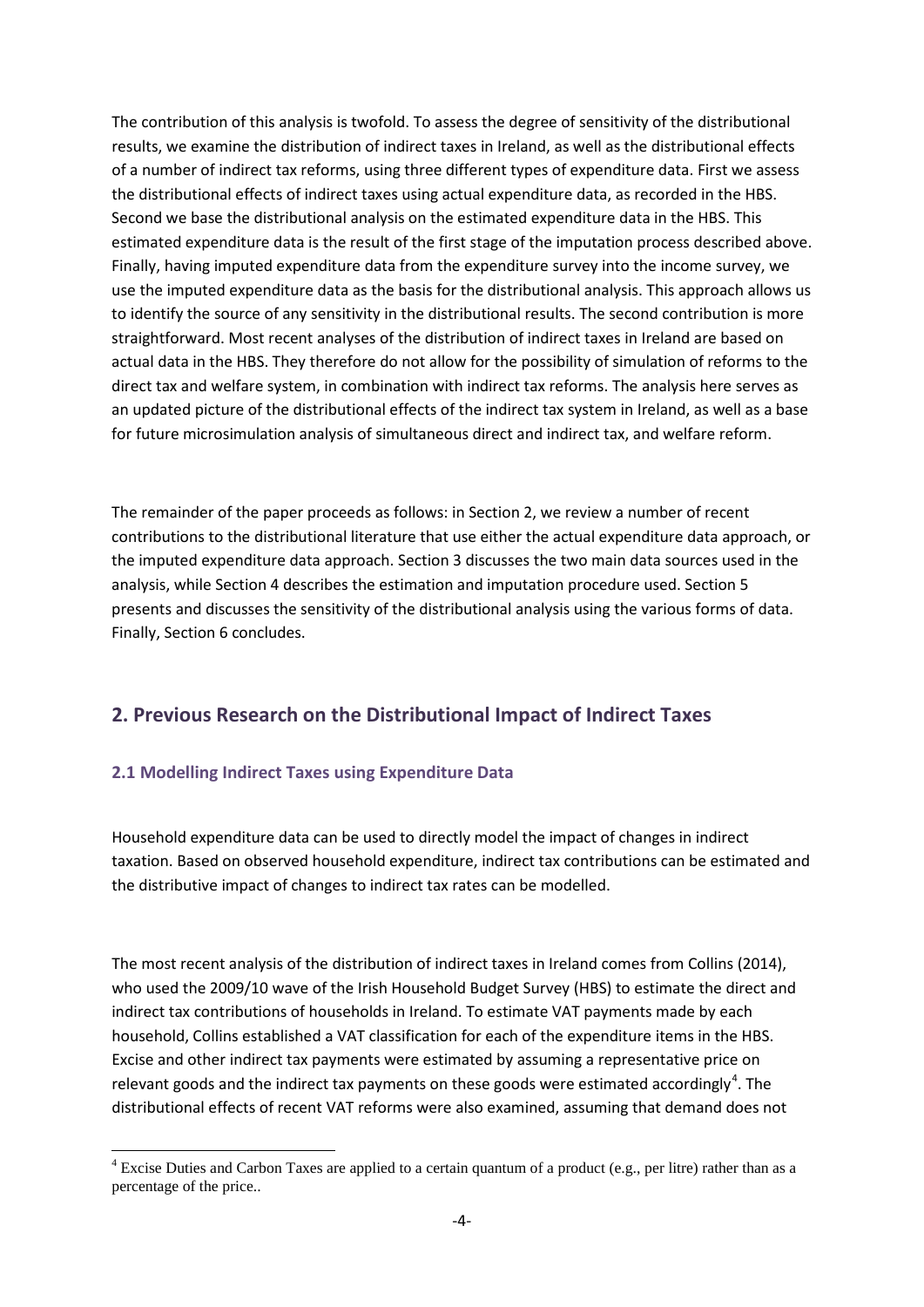change in response to the tax changes. Direct tax contributions were also included in the analysis using the income data contained in the HBS, although the authors recognise that the HBS data is secondary to the income data from the Survey on Income and Living Conditions. Indirect taxes, when expressed as a proportion of income, were found to be regressive.

With the 2004/05 wave of the Irish HBS, Leahy et al. (2011) also estimated the distributional effects of Value Added Tax in Ireland. VAT payments were measured by equivalised income decile, by households of different composition and by household of different sizes to assess the amount of VAT that various households pay as a proportion of weekly disposable income. The authors also estimated the impact of changing the VAT rate on certain groups of items and the associated change in revenue. With the observed household expenditures and the appropriate tax rates, the authors simulated the distributional impacts of various VAT rate changes. Based on the 2009 and 2010 VAT systems in Ireland, they found that households in the lowest equivalised income decile paid about 16 per cent of their disposable income in VAT while the richest households paid only about 6 per cent. Examining the impact of uniform VAT rates of 7 per cent, 13.5 per cent and 21 per cent, the authors found that in each scenario, the poorest households would pay the highest proportion of disposable income in VAT. Previously, Barrett and Wall (2006) used the 1999/00 wave of the HBS data to analyse Irish indirect taxes, and also found a high degree of regressivity inherent in the system.

Using a similar approach, Callan et al. (2009) estimated the distributional impact of the introduction of a €20/tCO<sub>2</sub> carbon tax<sup>[5](#page-5-0)</sup>. As in Leahy et al., the authors used the Household Budget Survey 2004/05. They made use of the micro-data on energy used for home heating, electricity used, and expenditures on motor fuels. While the impact of a carbon tax of  $\epsilon$ 20/tCO<sub>2</sub> was found to be regressive, the impact was small compared to pre-existing taxes and benefits. SWITCH, the ESRI tax-benefit model<sup>[6](#page-6-0)</sup>, was used to show that one can compensate for the impact of a carbon tax with a relatively small increase in benefits, and a relatively small decrease in income taxes. The analysis undertaken by Callan et al. is something of a hybrid of the actual data and imputation approaches. The distributional impact of the direct tax and benefit reforms was examined using SILC data, while the impact of the Carbon Tax was examined using the HBS. To combine results, the analysis used a decile-matching approach, where the tax reform impacts were analysed using different datasets, and the results were aggregated by decile before being compared. The authors concluded that in a country like Ireland, distributional concerns surrounding the introduction of a carbon tax could be addressed.

<span id="page-6-1"></span>In the absence of a single source of high quality income and expenditure data, the use of expenditure surveys can provide useful evidence on the distribution effects of indirect tax systems.

<sup>5</sup> A carbon tax (on carbon dioxide emissions from fossil fuel combustion) is a tax on energy use. Patterns of expenditure on such products mean that a carbon tax, of itself, would be regressive i.e. a carbon tax would be a higher proportion of income for those with low incomes.

<span id="page-6-0"></span><sup>&</sup>lt;sup>6</sup> SWITCH is based on SILC data, which does not contain expenditure information.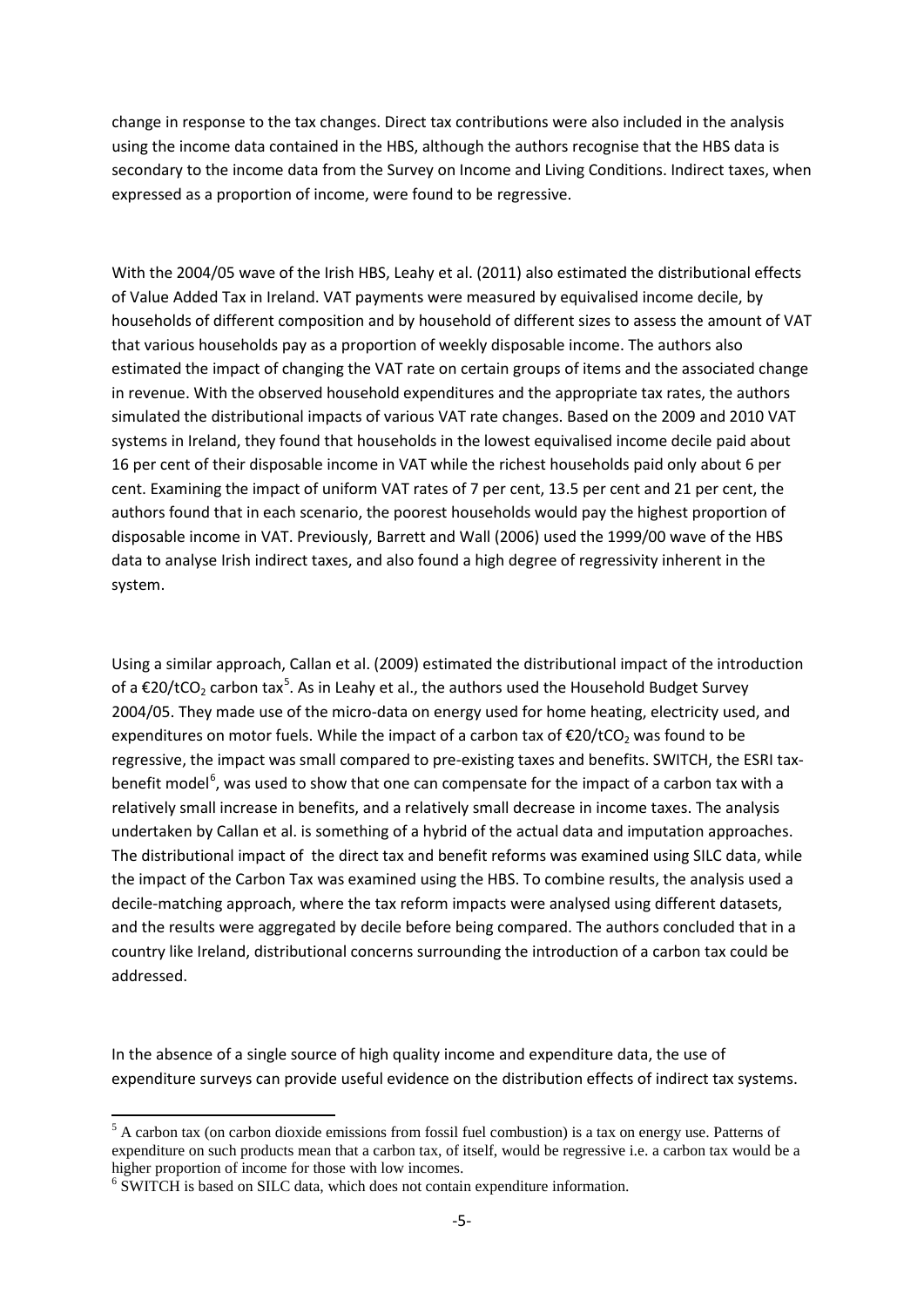However, most countries, including Ireland, do not have a single source of micro-data including highquality disaggregated information on both incomes and expenditures. The income data in most Household Budget Surveys is usually very limited and of relatively low quality. The UK Living Costs and Food Survey (LCF)<sup>[7](#page-6-1)</sup>is an exception<sup>[8](#page-7-0)</sup>. The LCF is somewhat unusual in that it contains household expenditure information, as well as detailed income and household composition information which can form the basis of a tax-benefit microsimulation model. TAXBEN, the tax and benefit microsimulation model used in the Institute for Fiscal Studies (IFS), is based on the LCF. TAXBEN can therefore model the distributional impacts of direct taxes and social welfare, as well as indirect taxes based on actual expenditure data. Using the same survey, the Office for National Statistics (ONS, 2011) examined the distributional effects of taxes and benefits, including indirect taxes, on household income.

As shown by the literature reviewed in this section, household expenditure data can be used to estimate indirect tax payments made by households, as well as the distributional impacts of indirect tax reform. Using income data contained within household expenditure surveys, one can simultaneously estimate direct and indirect tax contributions, as per Collins (2014). With the exception of the UK, however, the use of expenditure surveys to assess distributional impacts is problematic in two ways. Firstly, the income data may be of a lower quality than the data contained in an income survey such as SILC, as pointed out by the CSO. Secondly, and possibly more importantly, regardless of the quality of the income data, budget surveys often do not contain enough information to accurately model the direct tax and benefit system, as is the case with the Irish Household Budget Survey. In order to do so, an income survey, such as the Survey of Income and Living Conditions (SILC), is required. However, such surveys often do not contain the expenditure data required to model the indirect tax system. This makes approaches which impute expenditure data into detailed income surveys of considerable interest. We turn next to some recent examples of such methods.

#### **2.2 Modelling Indirect Taxes using Income data with Imputed Expenditure**

The imputation of expenditure data to an income survey has become a commonly used approach to measure the distributive impact of indirect taxes<sup>[9](#page-7-1)</sup>. A number of methodologies have been developed to combine expenditure information with income surveys. Pestel and Sommer (2013) categorise the methods into implicit and explicit techniques. Implicit methods, they state, seek to infer expenditures based on observations that are as similar as possible to the target observation. The main advantage of using implicit methods is that theoretical assumptions regarding the relationship

<span id="page-7-0"></span><sup>&</sup>lt;sup>7</sup> Previously known as the Family Expenditure Survey (FES) and the Expenditure and Food Survey (EFS)  $^8$  Another exception is with Australian, where Stinmod-Statax is a combination of two microsimulation models that are based on a dataset containing both income and expenditure information. See Lambert and Warren  $(1999)$  for details.

<span id="page-7-2"></span><span id="page-7-1"></span><sup>9</sup> The imputation approach has been used widely in other fields of economics – Arellano and Meghir (1992) for example, combine the UK Labour Force Survey with the UK Family Expenditure Survey to estimate female labour supply and on-the-job search.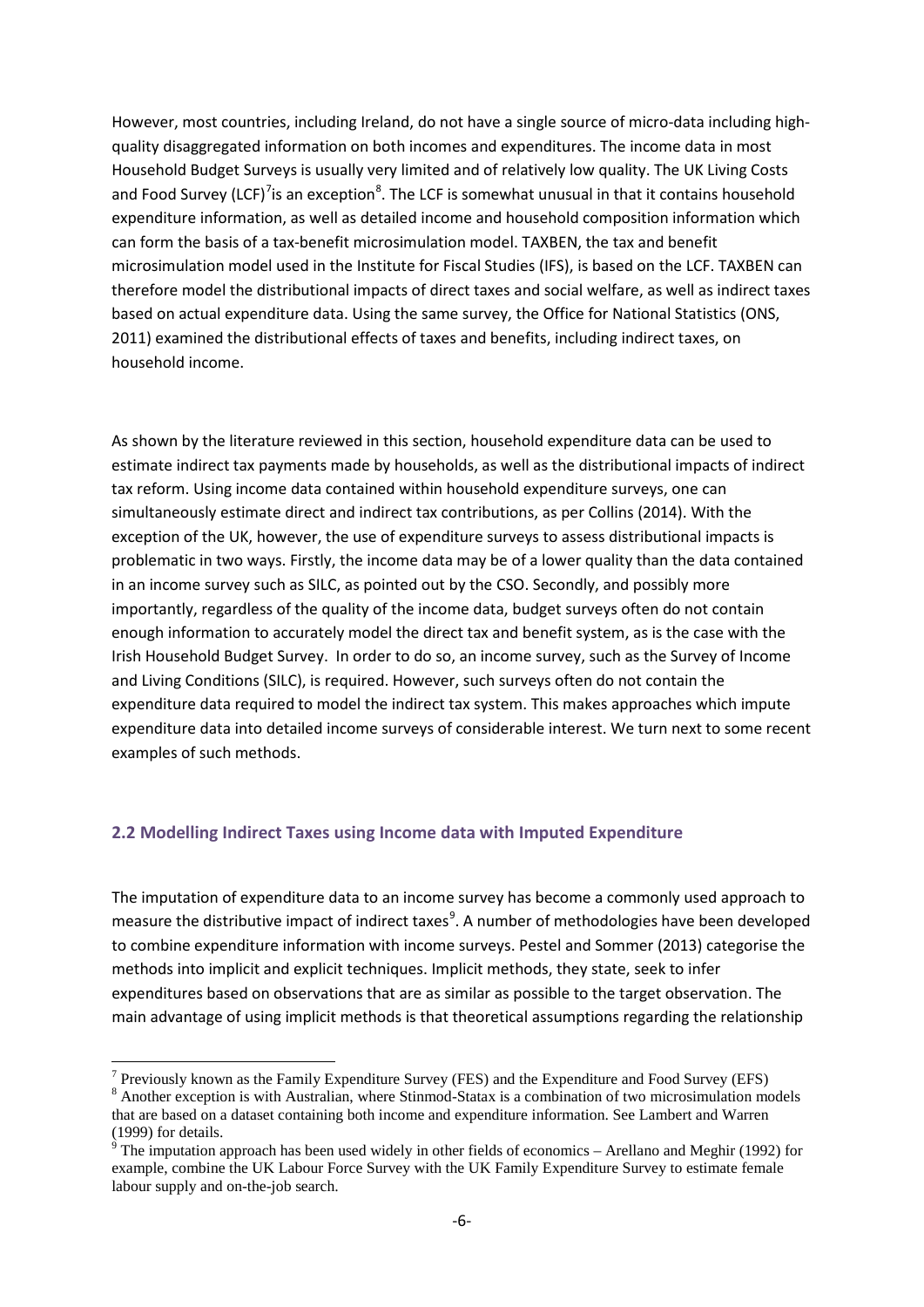between common variables and expenditure are not required. Explicit methods, however, usually base expenditure imputation on some form of Engel Curve relationship, where a functional form of expenditure is assumed.

Decoster et al. (2007) carried out a detailed comparison of four methods to impute expenditure into an income survey. The four methods were: parametric and kernel estimation of Engel curves, Mahalanobis distance matching and grade correspondence. The results suggested that parametric estimation provided the most accurate results in terms of the imputed budget shares for a range of goods in the income survey. At least partly based on these results, parametric estimation of expenditure has become the most common method of imputing expenditure to an income survey for indirect tax reform analysis. To investigate the effect of increases in the Value Added Tax in Germany for example, Pestel and Sommer imputed expenditure from the German Sample Survey of Income and Expenditure (EVS) to the German Socio-Economic Panel Study (SOEP) which does not report expenditures. Based on the recommendations of Decoster et al. (2009), Pestel and Sommer used parametric estimation of Engel Curves for the imputation of expenditure data. The imputed expenditure in the SOEP survey was then compared to the actual expenditures in the EVS survey as validation for the imputation procedure. Using similar methods, Decoster et al. (2010), Figari and Paulus (2012), and O'Donoghue et al. (2004) separately examined the impact of indirect tax changes for range of European countries. Common to each study is the use of a tax-benefit microsimulation model based on an income survey which lacks expenditure data. In each case, parametric estimation of expenditure based on a range of common variables between the income and expenditure surveys was used.

While in each of these analyses the comparison of actual and imputed expenditure was encouraging, the limitations of the imputation approach must be recognised. Sutherland et al. (2002) discussed the imperfections of the imputation procedure and note that it is particularly difficult to predict expenditure patterns that capture micro-level diversity, as exhibited in the actual data. They correctly highlighted that imputed expenditure variables are only ever an adequate second-best substitute for actual data, and recommended that the imputed variables are used at a sufficient level of aggregation to mask differences that are not controlled by the imputation procedure. The first approach based on the expenditure survey alone is of interest in itself, they argued, and also provides a benchmark against which to assess approaches based on prediction of expenditure. Sutherland et al. conducted an evaluation of the imputation procedure by comparing results of indirect tax simulations using estimated and actual expenditures. They concluded that they could only be confident in the imputations when the dimensions that are important to the end analysis have been controlled for in the imputation procedure.

In the present analysis, in common with many other distributional analyses based on imputed expenditure data, we group households into income deciles. This step is motivated by a number of factors. First, as argued by Sutherland et al., we do not expect the imputation procedure to provide perfect estimates of expenditure on a household-by-household basis. Rather, the imputation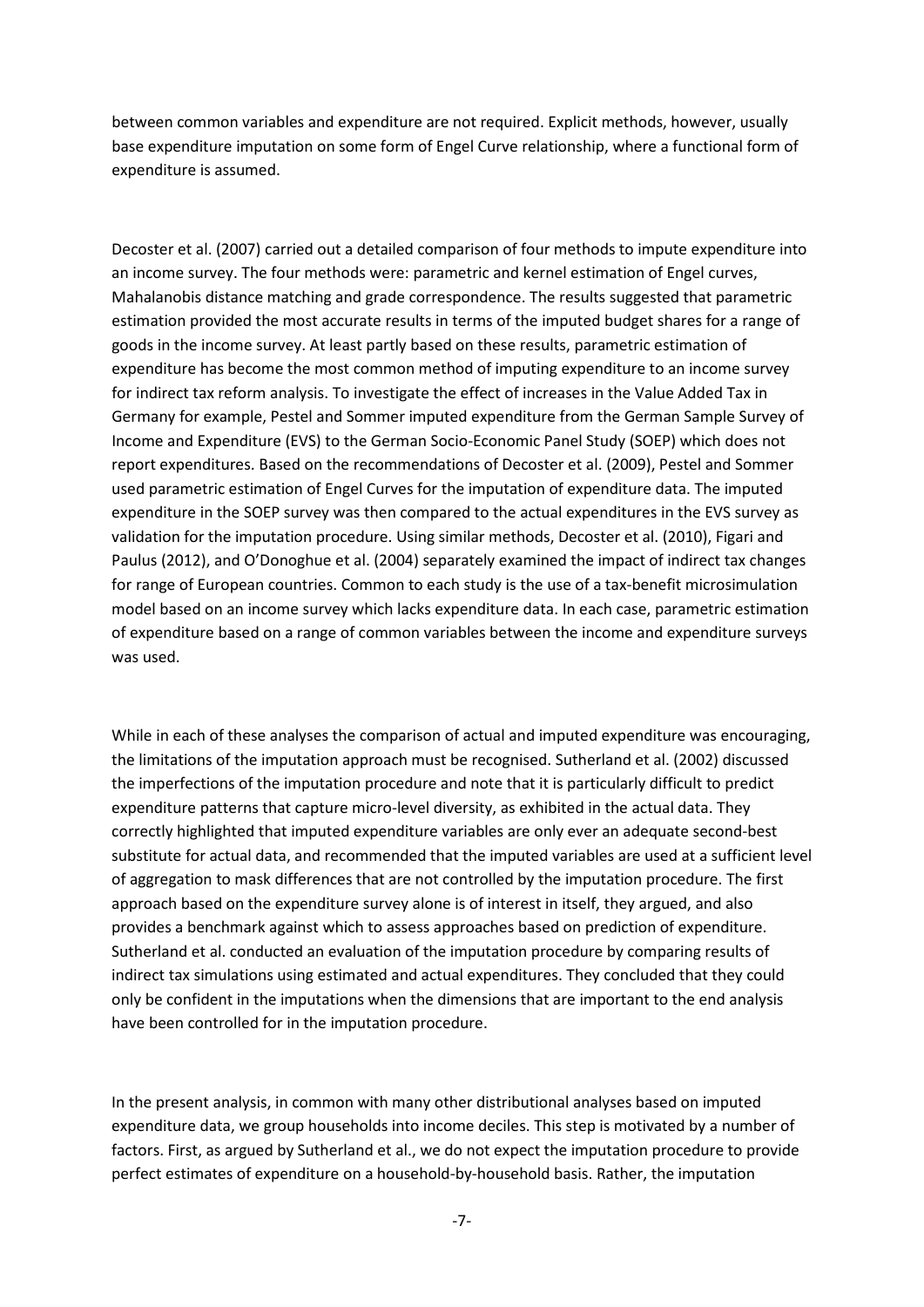procedure is used to provide results which are as accurate as possible at the level of tabulations sought: in this case, income deciles. In addition, Decoster et al. (2007) address this issue when discussing the level of aggregation at which to present results in their analysis. A problem they identified was the effect observed for most countries that the tails of the disposable income distributions tend to differ in income and expenditure surveys. However, since the number of observations in the "diverging tails" is often observed to be very small<sup>[10](#page-7-2)</sup>, they argued that it is more likely that these values can be considered as outliers rather than as systematic measure differences. Therefore grouping by decile minimises the risk that these outliers would have a significant effect on the outcome.

#### **2.3 Contribution to the Literature**

 $\overline{\phantom{a}}$ 

Sutherland et al. concluded that the use of imputed expenditure is not a perfect substitute for using actual data. This is confirmed by a number of papers that impute expenditure into an income survey, which show that, while largely comparable, imputed expenditure and budgets shares exhibit somewhat different distributions and budget shares when compared to actual expenditure data. In this paper, our first aim is to examine the source of these differences, and examine the sensitivity of distributional results to the choice between actual, estimated and imputed expenditure. As detailed in Section 4, the imputation procedure can be split into two broad steps. First, expenditure is estimated in the expenditure survey. Second, the coefficients from the estimation phase are used to impute expenditure into an income survey. While many of the studies discussed here compared imputed expenditure in the income survey to actual expenditure in the expenditure survey, it remains unclear whether any sensitivity in the distributional analysis is driven mainly by the estimation step, or by the imputation step in imputing expenditure.

To assess the degree of sensitivity, we examine the distribution of indirect taxes in Ireland, as well as the distributional effects of a number of indirect tax reforms, using three different types of expenditure data. First we assess the distribution of indirect taxes using actual expenditure data in the HBS. Second we use estimated expenditure data, remaining in the expenditure survey. Finally, we use imputed expenditure data in the income survey. This approach allows us to identify the source of any sensitivity in the distributional results.

<span id="page-9-0"></span>Our second contribution is more straightforward. As discussed above, most recent analyses of the distribution of indirect taxes in Ireland are based on the HBS. They therefore do not allow a combined analysis of the direct and indirect taxes, along with social welfare, using the primary source of income data available. In addition, using the HBS does not allow the possibility of using microsimulation techniques to simultaneously model direct and indirect tax and social welfare reforms. The most recent analysis of this nature that we are aware of was done by O'Donoghue et

 $^{10}$  Less than 1 per thousand in the Belgian Budget Surveys analysed in Decoster et al (2007).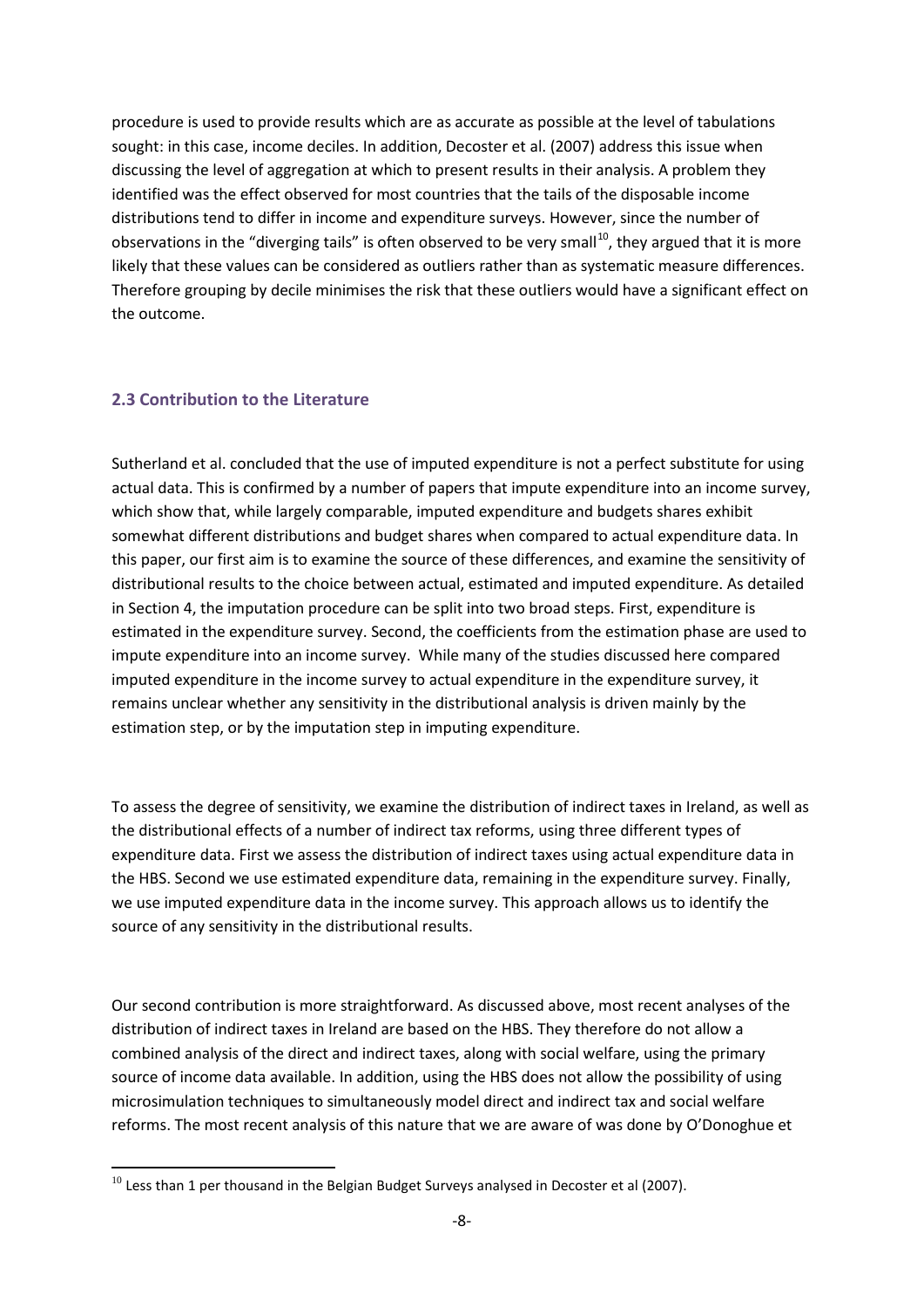al. using 1994 expenditure data as the source for the imputations. Therefore, the analysis done here serves as an updated picture of the distributional effects of the indirect tax system in Ireland<sup>[11](#page-9-0)</sup> using the primary income survey. In addition, the methods and results found in this analysis can form a base for future microsimulation analysis of simultaneous direct and indirect tax, and welfare reform.

#### **3. Data**

The expenditure survey used in this paper is the 2009/10 wave of the Irish Household Budget Survey  $(HBS)^{12}$  $(HBS)^{12}$  $(HBS)^{12}$ . The main purpose of the HBS is to gather detailed information that is used in the construction of the Consumer Price Index. In a nationally representative sample of 5,891 households<sup>13</sup>, responding households are asked to maintain a detailed diary of household expenditure over a two-week period. Some expenditure items, such as durable expenditure, are collected over a longer time frame. The survey also contains information on the characteristics of the households such as numbers in the household and the ages of household members, as well as some income information. Using the income information, we assign each household to a decile of equivalised disposable income<sup>[14](#page-10-2)</sup>. Distributional impacts are presented using these deciles.

The indirect taxes included in this analysis are VAT, excise duties and the carbon tax. To estimate the VAT payments made by each household using the actual expenditure data, we assign the appropriate VAT rate to each of the expenditure items in the HBS data. Using these VAT rates, the VAT contribution of each household can be measured. Given that VAT is applied as a percentage of producer price, the VAT element of expenditure can be calculated as:

$$
VAT_i^j = x_i^j * \frac{t^j}{1+t^j}
$$

where  $x_i^j$  household *i*'s expenditure good *j*, and  $t^j$  is the VAT rate on good *j*. The distributional impact of VAT reforms can then be estimated by changing  $t^j$ . We assume demand does not respond to relative price changes and that the full indirect tax is passed on to the consumer, as is common in the literature (see Pestel and Sommer (2013), Picos-Sanchez (2011) for example).

To estimate excise and carbon tax payments, an assumption is required on the price of the relevant goods<sup>[15](#page-10-3)</sup>. SEAI (2013) report average prices for the goods on which carbon taxes apply<sup>16</sup>, while the

 $11$  Of course, the more recent contributions using the HBS data alone also provide valuable information in this regard.<br><sup>12</sup> Survey conducted by the Central Statistics Office (CSO) of Ireland

<span id="page-10-1"></span><span id="page-10-0"></span> $13$  In the main analysis of the paper, we keep the entire sample of households. Sensitivity analysis was carried dropping certain proportions of the sample. The main conclusions of the paper did not change.

<span id="page-10-4"></span><span id="page-10-2"></span><sup>&</sup>lt;sup>14</sup> Equivalisation of income and expenditure uses a scale of 1 for the first adult, 0.66 for additional adults, and 0.33 for children 15 Excises and Carbon Taxes are charged per quantity. Only total expenditure is observed in the HBS data.

<span id="page-10-3"></span>Therefore, a representative price is required to estimate quantities purchased, and so excises paid.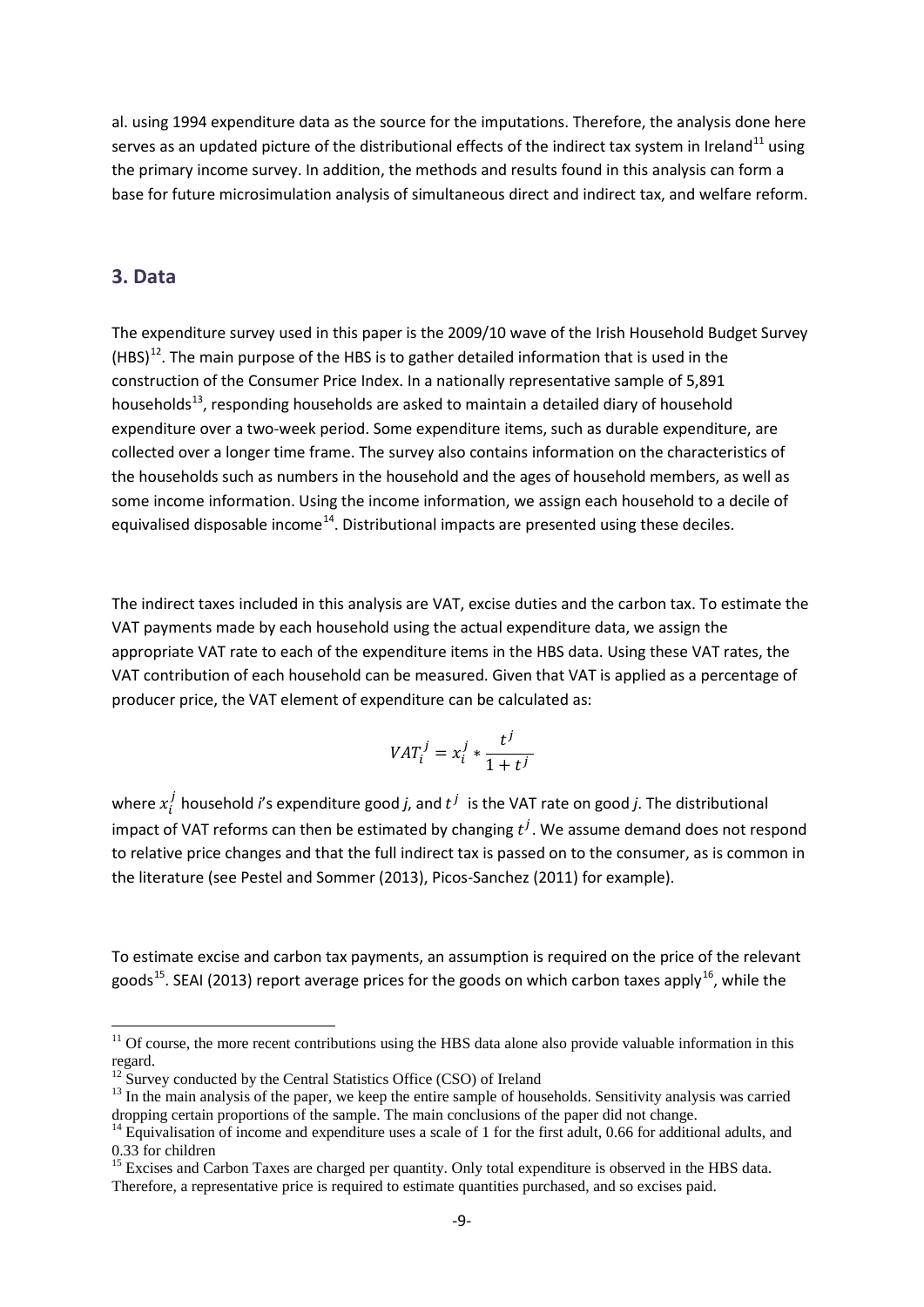Revenue Commissioners (2012) report national average retail prices for goods on which excise duties apply<sup>17</sup>. Using these price estimates, we can estimate excise payments as

$$
Ex_i^j = \frac{x_i^j}{\tilde{p}^j} * Exercise\ Duty^j
$$

where  $\tilde{p}^j$  is the assumed price of good *i,* and *Excise Duty* is the excise duty applied per unit of good *j.* Carbon tax payments can be estimated in a similar manner. With the estimates of VAT, excise duties and carbon taxes paid by each household, we can use the income data contained in the HBS to assess the distributional impact of the indirect tax system, as well as the affects of reforms to that system.

In order to estimate household expenditure on different goods and services, expenditure items in the HBS are aggregated into a smaller number of representative goods. Hicks' Composite Commodity Theorem suggests that commodities among which the relative prices are constant can, in a natural way, be treated as a single commodity (Bradford 1974). Similarly, the expenditure items we group together should be as homogenous as possible. A trade-off exists between the desire to estimate expenditure for as many different goods and services as possible, with the need to be able to estimate the parameters of the model with precision. A review of the previous literature suggests aggregating expenditure items into 10 to 18 representative goods. Here we group the expenditure items in the HBS into 15 aggregated commodities $^{18}$  $^{18}$  $^{18}$ .

The income survey used in the paper is the 2010 wave of the Survey of Income and Living Conditions (SILC ). The SILC is an annual survey conducted by the Central Statistics Office (CSO) in order to obtain information regarding the income and living conditions of Irish households. It is the Irish component of an EU wide survey which aims to capture information on poverty and social exclusion across Europe. The 2010 SILC surveyed 4,642 households and 11,587 individuals between January 2010 and January 2011, with an income reference period being the 12 months prior to interview. Crucially, it contains information on household composition so that individuals within a household can be grouped in to tax-units. SWITCH, the tax-benefit microsimulation model of the ESRI, is based on this survey, while EUROMOD<sup>19</sup>, an EU-wide tax-benefit model, is based on the EU-SILC data.

Weber and Tonkin (2013) described the importance of ensuring similar distributions of matching variables between the income and expenditure surveys, while also arguing that having a smaller

<sup>&</sup>lt;sup>16</sup> Carbon Tax on Kerosene, Marked Gas Oil, Fuel Oil, LPG (Other), Auto LPG and Natural Gas commenced in May 2010. In 2013, it was extended to include solid fuels.<br><sup>17</sup> Various forms of alcohol, tobacco and energy products.

<span id="page-11-0"></span> $18$  Food, alcohol, tobacco, fuel and light, clothing, housing, household non-durables, health, public transport, private transport, communications, education, recreation and culture, durables, and other goods. Se[e Appendix](#page-29-0)  [Table B](#page-29-0) for a sensitivity analysis where we group items into 10 aggregated goods.

<span id="page-11-1"></span><sup>&</sup>lt;sup>19</sup> EUROMOD is developed at the Institute of Social and Economic Research (ISER) in the University of Essex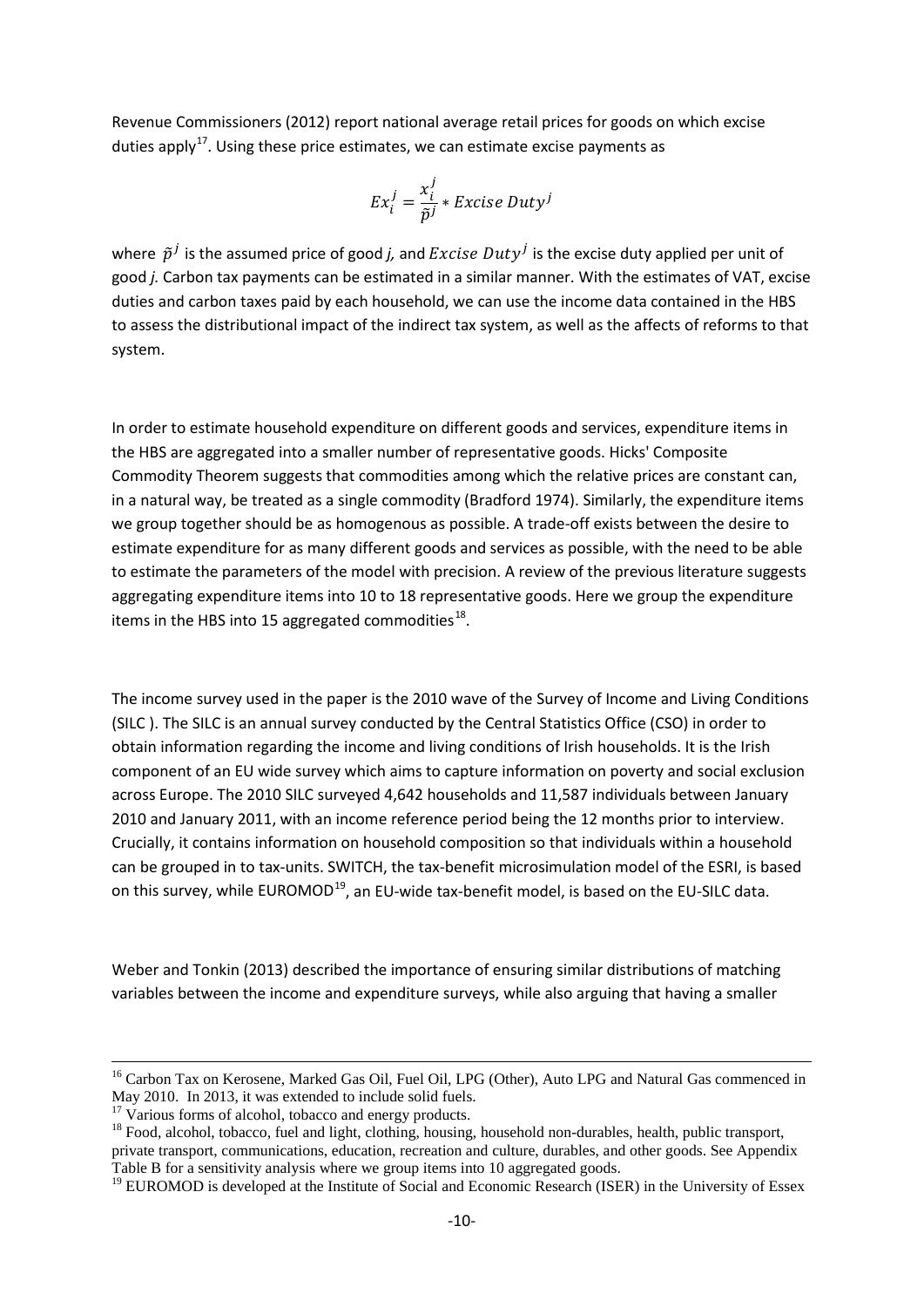number of variables increases the risk that any model fitted to the data will be misspecified and the results of the matching will not be reliable.

|                                                      | <b>HBS</b> | <b>SILC</b> |
|------------------------------------------------------|------------|-------------|
| Mean Disposable Income $(\epsilon)$                  | 885.7      | 827.6       |
| Mean N in Household                                  | 2.8        | 2.7         |
| Proportion with Married Head of Household (%)        | 51.4       | 52.7        |
| Mean Proportion Females in Household (%)             | 52.2       | 51.3        |
| Highest Education Level in Household (%):            |            |             |
| Junior Cert or Still in Education                    | 30.8       | 27.9        |
| Leaving Cert, Higher Certificate or Ordinary Degree  | 45.6       | 46.4        |
| Honours Degree or Higher                             | 22.7       | 22.9        |
| Other                                                | 0.9        | 2.8         |
| Location (%):                                        |            |             |
| Dublin                                               | 28.3       | 26.7        |
| <b>Other Urban</b>                                   | 35.1       | 34.0        |
| Rural                                                | 36.7       | 39.2        |
| Household Tenure (%):                                |            |             |
| Own                                                  | 33.6       | 44.6        |
| Mortgage                                             | 34.3       | 27.8        |
| Rent                                                 | 20.1       | 14.1        |
| Other                                                | 12.0       | 13.5        |
| Household Reference Person LFS (%)                   |            |             |
| Employed                                             | 53.6       | 45.6        |
| Unemployed                                           | 11.5       | 8.8         |
| Retired                                              | 14.5       | 14.5        |
| In Education                                         | 3.8        | $2.0\,$     |
| <b>Home Duties</b>                                   | 10.4       | 22.3        |
| Other                                                | 6.2        | 6.8         |
| Predominant Labour Force Status of Adults in HH (%): |            |             |
| Employed                                             | 40.3       | 34.2        |
| Unemployed                                           | 7.1        | 4.9         |
| Retired                                              | 9.8        | 7.6         |
| In Education                                         | 4.9        | 4.8         |
| <b>Home Duties</b>                                   | 4.0        | 7.1         |
| Households with Equal N of Adults across LFSs        | 20.3       | 23.6        |
| Other                                                | 13.6       | 17.7        |

<span id="page-12-0"></span>Table 1: Sample Descriptives – HBS data and SILC data

[Table 1](#page-12-0) compares a range of common variables between the HBS and SILC data. For the majority of variables, the statistics are very comparable between the two datasets. For example, approximately 23 per cent of households contain at least one person with an honours degree or higher in both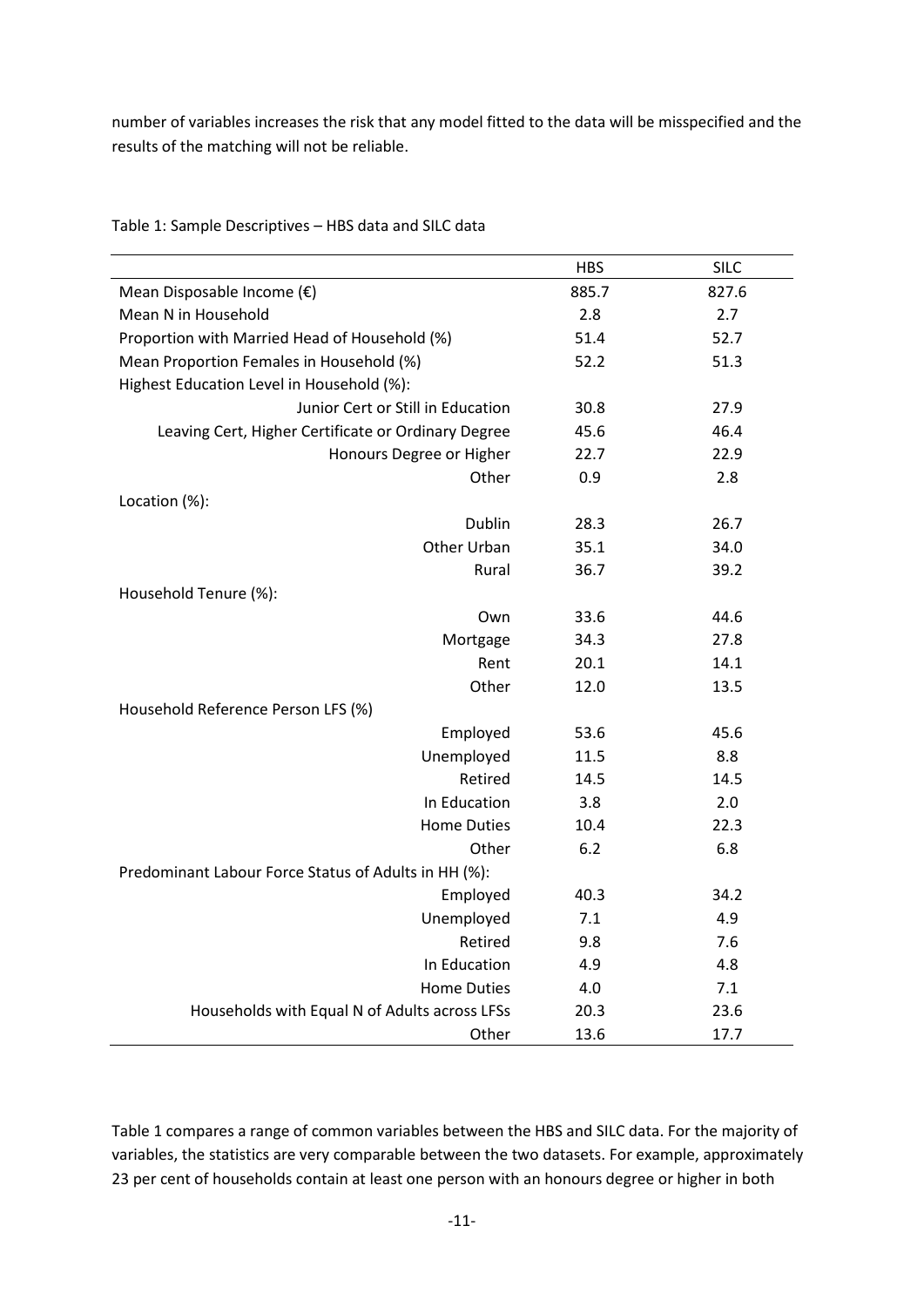surveys, while the regional split of households is also very similar in the surveys. Some reasonably large differences do emerge between the surveys, however. Mean disposable income is almost €60 per week higher in the HBS compared to SILC. As explained by the CSO (CSO, 2012), these differences emerge due to different reference periods in the two surveys. In addition, a higher proportion of households outright own their house in the SILC, while more households have a mortgaged property or rent their property in the HBS. The labour force status (LFS) distribution also differs between the datasets. In particular, the HBS contains a higher proportion of households where the household reference person (HRP) is employed, and a lower proportion where the HRP is engaged in home duties, compared to SILC. To minimise differences in the LFS distribution between the surveys, we use an alternative specification of this variable in the estimation equations, which indicates the predominant LFS in a household, rather than the LFS of the HRP. As can be seen in

[Table 1,](#page-12-0) while some differences remain, this alternative specification brings the LFS distribution closer between the surveys.

### **4. Estimation and Imputation of Expenditure**

The method of estimating expenditure in the HBS proceeds in two steps. First, we estimate total household expenditure. We then estimate budget shares for the range of aggregated commodities. To get household level estimated expenditure on each of our aggregated commodities, we simply multiply the estimated total expenditure by the estimated budget shares. Using the coefficients of each of these estimation steps, we impute total expenditure and budget shares from the HBS into SILC, and estimate expenditure on each of the goods in the same way as above. The following sections examine in more detail the estimation methods, and present results from these estimations.

#### **4.1 Total Expenditure**

Total household expenditure is estimated in the expenditure survey using the following specification:

$$
\ln(E_i) = \alpha + \sum_{k=1}^{3} \gamma_k \ln(y_i)^k + x_i^{\prime} \beta + \varepsilon_i \tag{1}
$$

for households  $i = 1, ..., H$ .  $\ln(E_i)$  is the logarithm of total expenditures at the household level.  $ln(y_i)$  denotes the logarithm of disposable household income and  $x_i$  denotes a vector of householdspecific characteristics, as detailed in

[Table](#page-12-0) 1. The error term  $\varepsilon_i$  is assumed to be independent and identically distributed. As the variance of the predicted expenditure is lower than actual expenditure, an additional error,  $\mu_i$ , is added to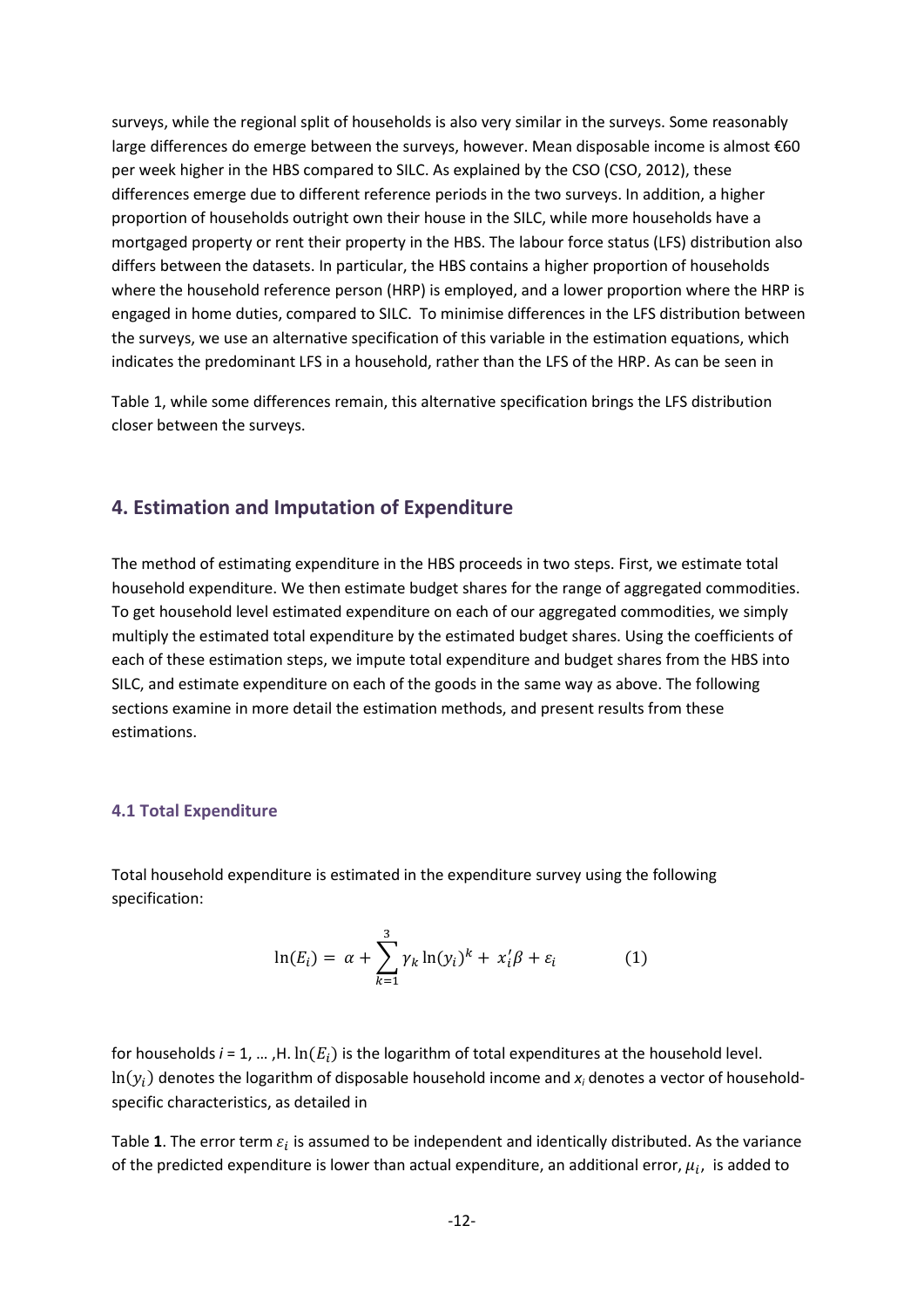the predicted expenditure. This error term is mean zero, and is specified so that the variance of actual and predicted expenditure is equal in the HBS data.

The coefficients from the total expenditure equation are used to impute expenditure into the income survey, as in Equation  $2^{20}$  $2^{20}$  $2^{20}$ . Total expenditure estimations and imputations are corrected for retransformation bias via use of the smearing estimator (see Duan et al. (1983) and Manning (1998) for details). Similarly to the estimated total expenditure in the HBS data, imputed total expenditure in the income survey has lower variance than actual total expenditure in the expenditure survey. Therefore, the additional error term  $\mu_i$  as before, is added to the imputed expenditure in the SILC data.

$$
\ln(E_{SILC}) = \hat{\alpha}_{HBS} + \sum_{k=1}^{3} \hat{\gamma}_{k_{HBS}} \ln(y_{SILC})^{k} + x'_{SILC} \hat{\beta}_{HBS} + \mu
$$
 (2)

As in Sutherland et al. (2002), our validation of the imputation procedure relies on comparison of the distribution of expenditure (and later indirect taxes) when we use actual, estimated or imputed data. [Table 2](#page-14-0) compares the distribution of actual total expenditure with estimated total expenditure in the HBS, and imputed total expenditure in SILC. Survey weights are applied in each case.

|                                | <b>HBS</b> |           | <b>SILC</b>    |  |
|--------------------------------|------------|-----------|----------------|--|
| <b>Expenditure</b><br>per Week | Actual     | Estimated | <b>Imputed</b> |  |
| <€200                          | 6.6        | 8.2       | 9.5            |  |
| <€400                          | 16.5       | 12.9      | 14.6           |  |
| <€600                          | 19.5       | 16.7      | 17.0           |  |
| <€800                          | 16.0       | 17.2      | 16.7           |  |
| <€1000                         | 12.7       | 14.0      | 13.5           |  |
| <€1250                         | 11.6       | 11.4      | 12.5           |  |
| <€1500                         | 7.0        | 8.8       | 7.2            |  |
| <€1750                         | 4.4        | 4.9       | 4.2            |  |
| <€2000                         | 2.2        | 2.4       | 2.3            |  |
| >€2000                         | 3.6        | 3.5       | 2.5            |  |
| Mean $(\epsilon)$              | 811        | 839       | 792            |  |
| Median $(E)$                   | 683        | 738       | 700            |  |

<span id="page-14-0"></span>Table 2: Comparison of actual, estimated and imputed total expenditure – % in each expenditure category and expressed as percentage of actual figure

<span id="page-14-1"></span><sup>&</sup>lt;sup>20</sup> Household subscripts dropped for clarity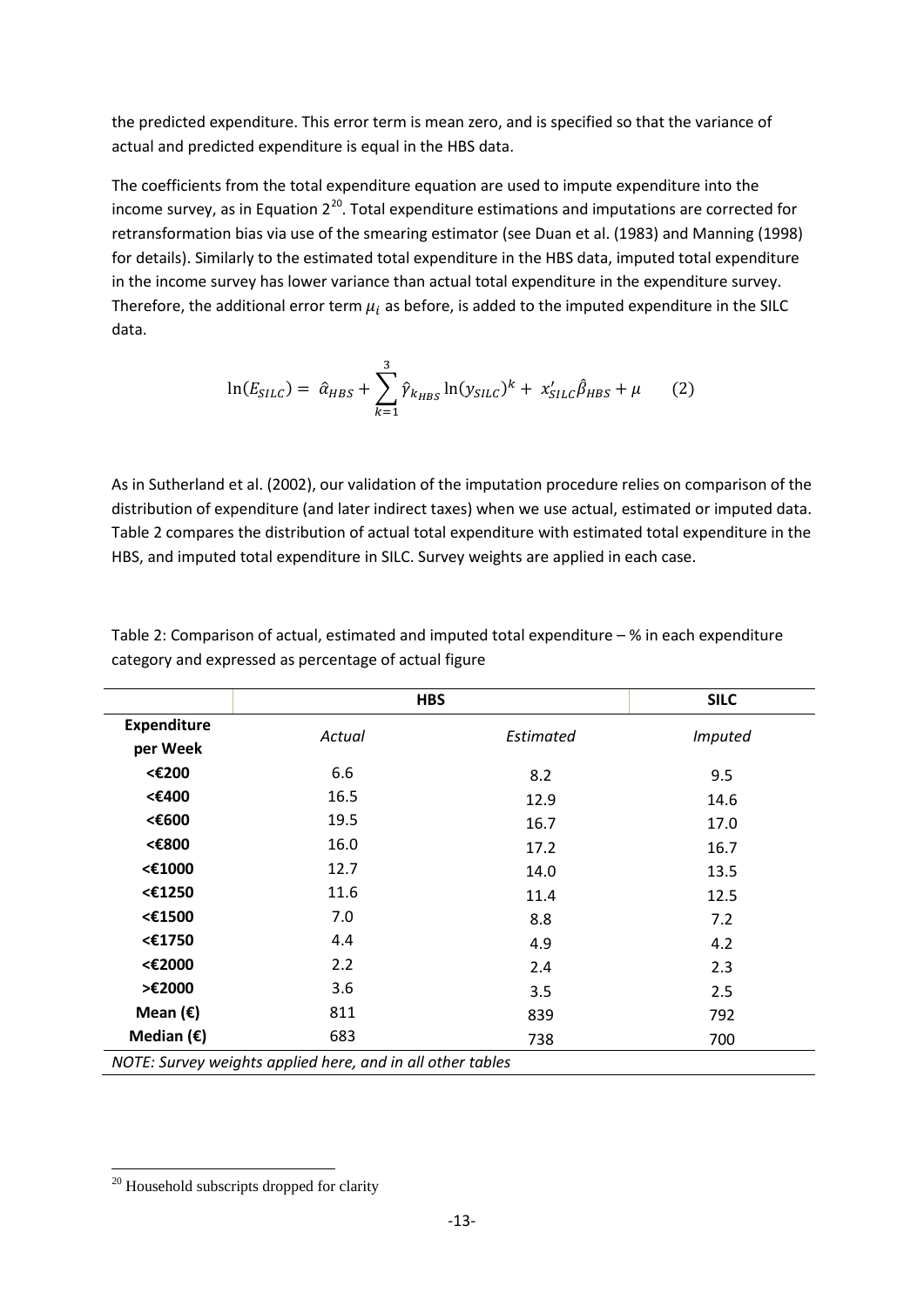The proportion of households in the highest expenditure categories is very similar across all three expenditure data types. Between 4 and 5 per cent of households have expenditure between €1,500 and €1,750 a week, approximately 2 per cent of households have expenditure between €1,750 and €2,000 a week, while around 3 per cent of households have expenditure about €2,000 per week. The mean and median expenditure in the estimated and imputed data also compare favourably to the actual data. The largest discrepancies arise in the lowest expenditure category. According to the actual HBS data, 6.6 per cent of households have expenditure of less than €200 per week. The estimated data results in 8.2 per cent of households in this category, while the imputed data results in a figure of 9.5 per cent. The importance of including the error term in the estimated and imputed expenditure is highlighted here. Without including the error term, less than 0.5 per cent of households are in this category in both the imputed data in SILC and the estimated data in the HBS.

We can also compare the distribution of expenditure by decile of equivalised disposable income. [Figure 1](#page-15-0) shows that in the actual HBS data, mean expenditure is higher in the bottom decile than either of the second or third deciles. From the second decile onwards, mean expenditure is increasing in income. The estimated data in the HBS captures this pattern to a certain degree, as mean expenditure decreases between the first and second deciles, although by less than observed in the actual data. The pattern is less pronounced in the imputed data, where mean expenditure remains relatively constant between deciles one, two and three. Given the different income reference periods between the surveys, this pattern is not surprising. Households with low current income in the HBS may be temporarily ranked in the bottom decile yet maintain their higher expenditure levels through savings. As SILC uses an annual income measurement, households are less likely to have a temporary fluctuation in their income, and so expenditure may be more likely to rise in the income deciles.



<span id="page-15-0"></span>Figure 1: Mean Expenditure by Decile of Equivalised Disposable Income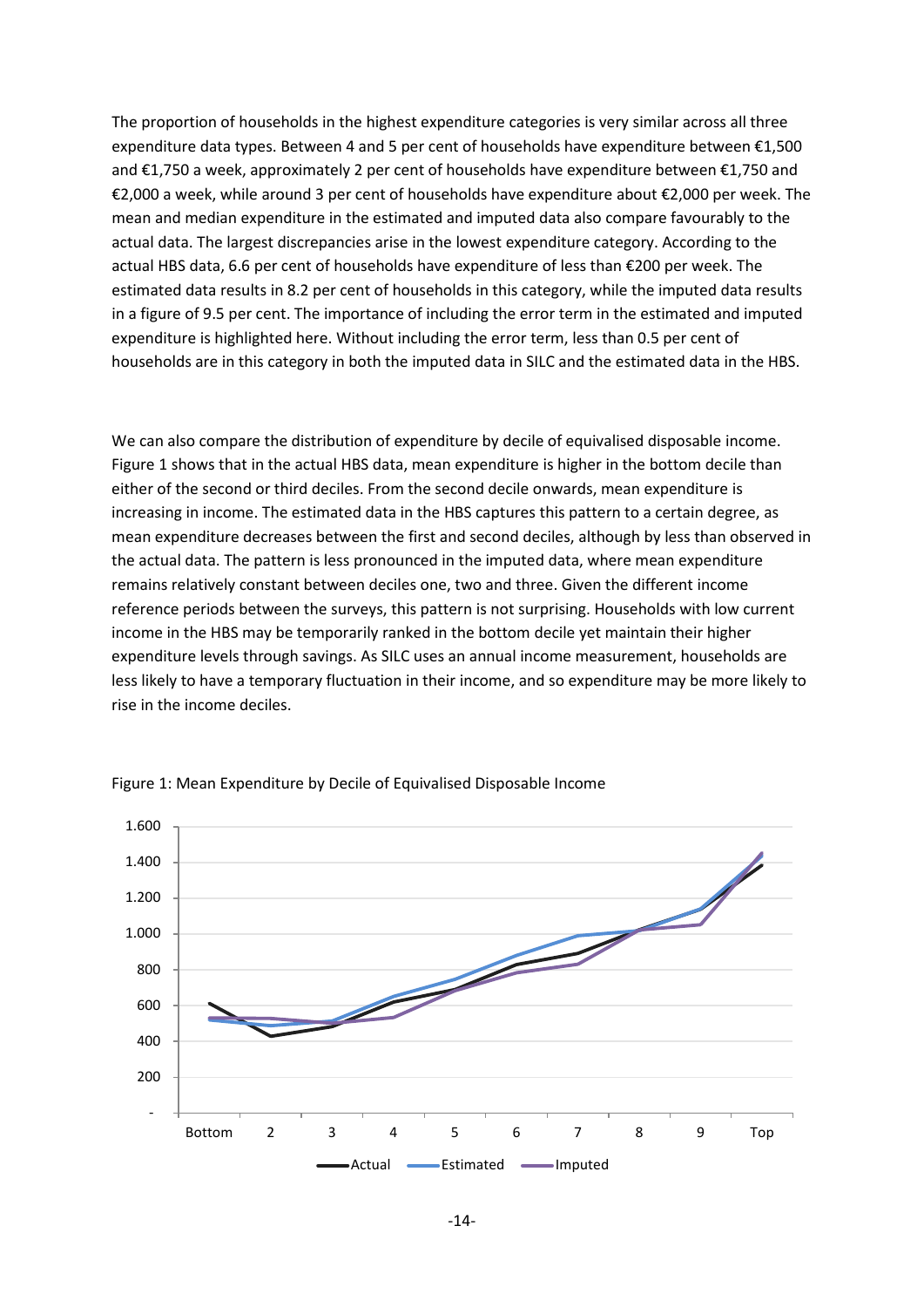#### **4.2 Estimating Budget Shares of Aggregated Commodities**

Having estimated total expenditure for each household, and decided upon the level of aggregation of expenditure items, the next step in the process is to predict expenditure shares for each of the aggregated goods. Here the aggregated goods are split into two groups. The first group contains goods for which all households record a positive expenditure<sup>[21](#page-14-1)</sup>. Household expenditure for this group of goods is estimated using the following specification, using the full sample of households in the expenditure data:

$$
w_i^j = \alpha^j + \gamma_1^j \ln(E_i) + \gamma_2^j \ln(E_i)^2 + x_i^j \beta^j + \eta_i^j
$$
 (3)

for households  $i = 1,...,N$  and commodities  $j = 1,..., J$ .  $x_i$  contains the same set of variables as in the specification for total expenditure. Again the error term,  $\eta_i^j$ , is assumed to be independent and identically distributed.

The second group contains goods for which a significant proportion of households record zeroexpenditures. For example, a significant proportion of households will commonly not have any expenditure on goods such as alcohol and tobacco. For this group of goods, a two-stage estimation procedure is required<sup>[22](#page-16-0)</sup>. In the first step, a Probit model is estimated for the probability of positive demand for the respective good:

$$
Pr(D_i^k = 1) = \phi(\alpha^k + \delta_1^k \ln(Y_i) + \delta_2^k \ln(Y_i)^2 + x_i^{\prime} \beta_0^k + v_i^k)
$$
(4)

for households i = 1,...,N, where  $D_i^k$  denotes a dummy variable that is 1 for household *i* if demand for good *k* is positive, and zero otherwise. The term  $\alpha^k$  denotes a commodity-specific constant, and  $v_i^k$ is an error term, assumed to be independent and identically distributed. Equation (3) is estimated separately for each of the goods in the 'zero-expenditures' group.

In the second step, budget share equations are estimated for each of the goods, conditional on the outcome of the first step. Following the approach taken in Decoster et al. (2013), predicted probabilities are set equal to zero if  $Pr(D_i^k = 1)$  is lower than the mean probability for good k, and

<span id="page-16-1"></span>

<span id="page-16-0"></span><sup>&</sup>lt;sup>21</sup> In practice, we include goods for which at least 99 per cent of households have positive expenditure. <sup>22</sup> See [Appendix Table C](#page-30-0) for a sensitivity test of this approach, where we simply use a full-sample OLS regression to predict expenditure for each good. The OLS approach significantly underestimates the proportion of households that do not report expenditure on this group of goods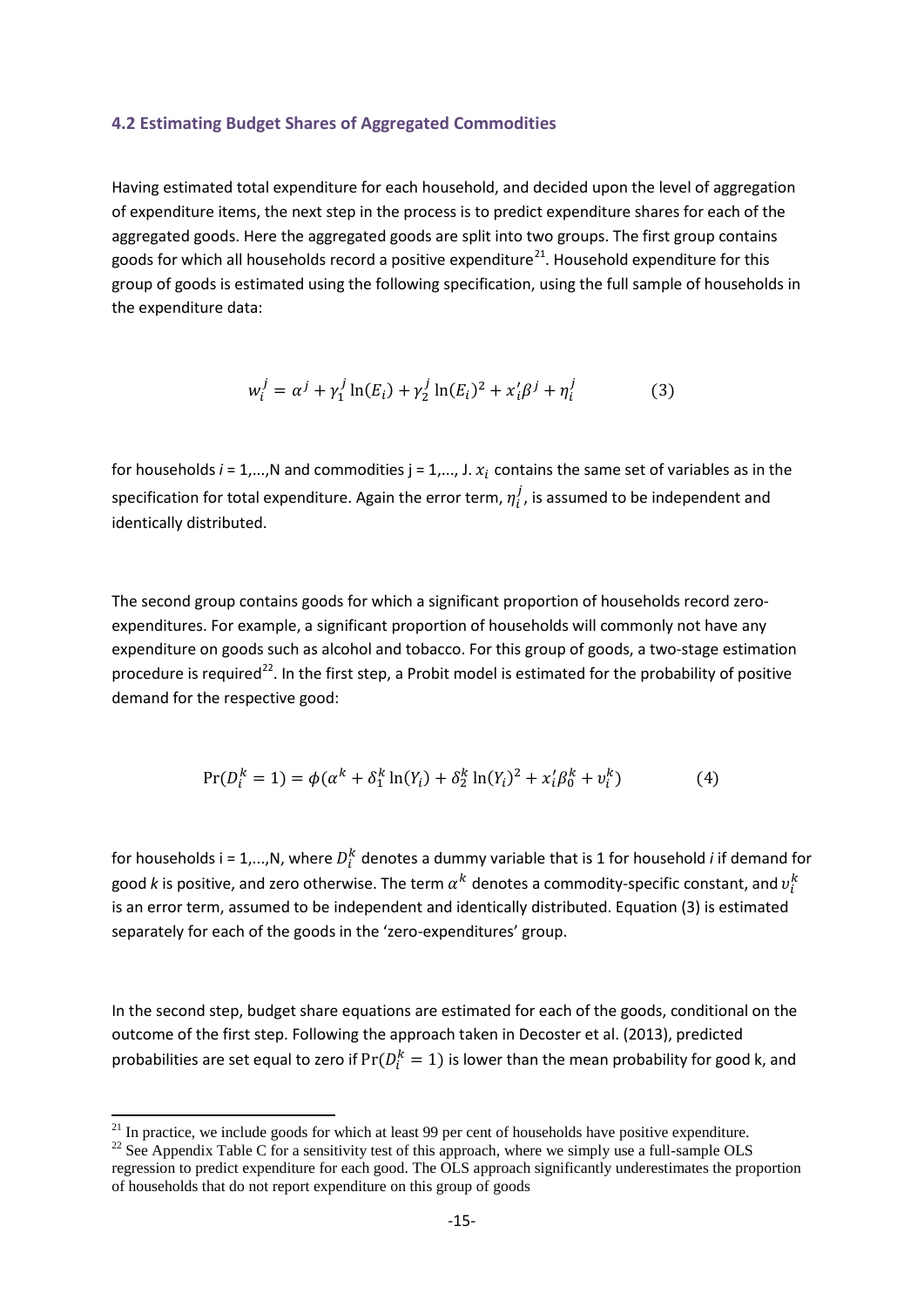set equal to one otherwise. For households for which demand is estimated to be positive ( $\widehat{D}_{i}^{k}=1$ ), we estimate on a restricted sample

$$
w_i^k = \alpha_o^k + \gamma_1^k \ln(E_i) + \gamma_2^k \ln(E_i)^2 + x_i^{\prime} \beta^k + \eta_i^k \quad \text{if} \quad \hat{D}_i^k = 1 \tag{5}
$$

for goods *k*=1,...,K.

#### **4.3 Imputing Budget Shares into SILC**

Using the results of the budget share equations, budget shares are imputed into the income survey, and expenditure on each representative good is estimated by multiplying the predicted budget shares by the predicted total expenditure. In some cases, negative budget shares are predicted for some households in the income survey. Negative imputed budget shares are set to zero, and the other budget shares are rescaled, to comply with adding-up conditions.

For the goods with significant proportions of zero-expenditures, imputation is based on the twostage estimation procedure. To incorporate a degree of randomness in estimating which households have positive expenditure on these goods, we take the approach suggested in Decoster et al. (2013). After imputing the probabilities for positive expenditures, a number is drawn for each commodity from a uniform distribution between 0 and 1. If the number drawn is smaller than the predicted probability,  $\widehat{D}_{i}^{k}$  in the SILC data is coded 1, and 0 otherwise. Expenditure is then estimated using the second stage regression output for households with  $\widehat{D}_{i}^{k}=1.$  This approach ensures that a portion of households with a relatively low predicted probability of having positive expenditure are estimated to have positive expenditure (as is observed in the HBS data).

[Table 3](#page-18-0) compares the actual, estimated and imputed budget shares for the 15 aggregated goods in the analysis. The estimated and imputed budget shares are very similar for the majority of goods. The mean and median budget share for food is close to 20 per cent for both, while the budget shares for most of the other commodities are within 0.4 percentage points of each other. One exception that emerges is the budget share for housing. In the estimated HBS data, the mean budget share for housing is 19.9 per cent, over two percentage points larger than the mean imputed housing budget share. Similarly, the median estimated budget share is over four percentage points larger than the imputed budget share. This difference is likely to be the result of the different distributions of housing tenure between the two datasets, as highlighted in

[Table](#page-12-0) **1**. A higher proportion of households own their home in SILC, and therefore will face lower housing costs than in the HBS. Interestingly, the imputed housing budget share, rather than the estimated share, compares more favourably to the actual budget share for housing.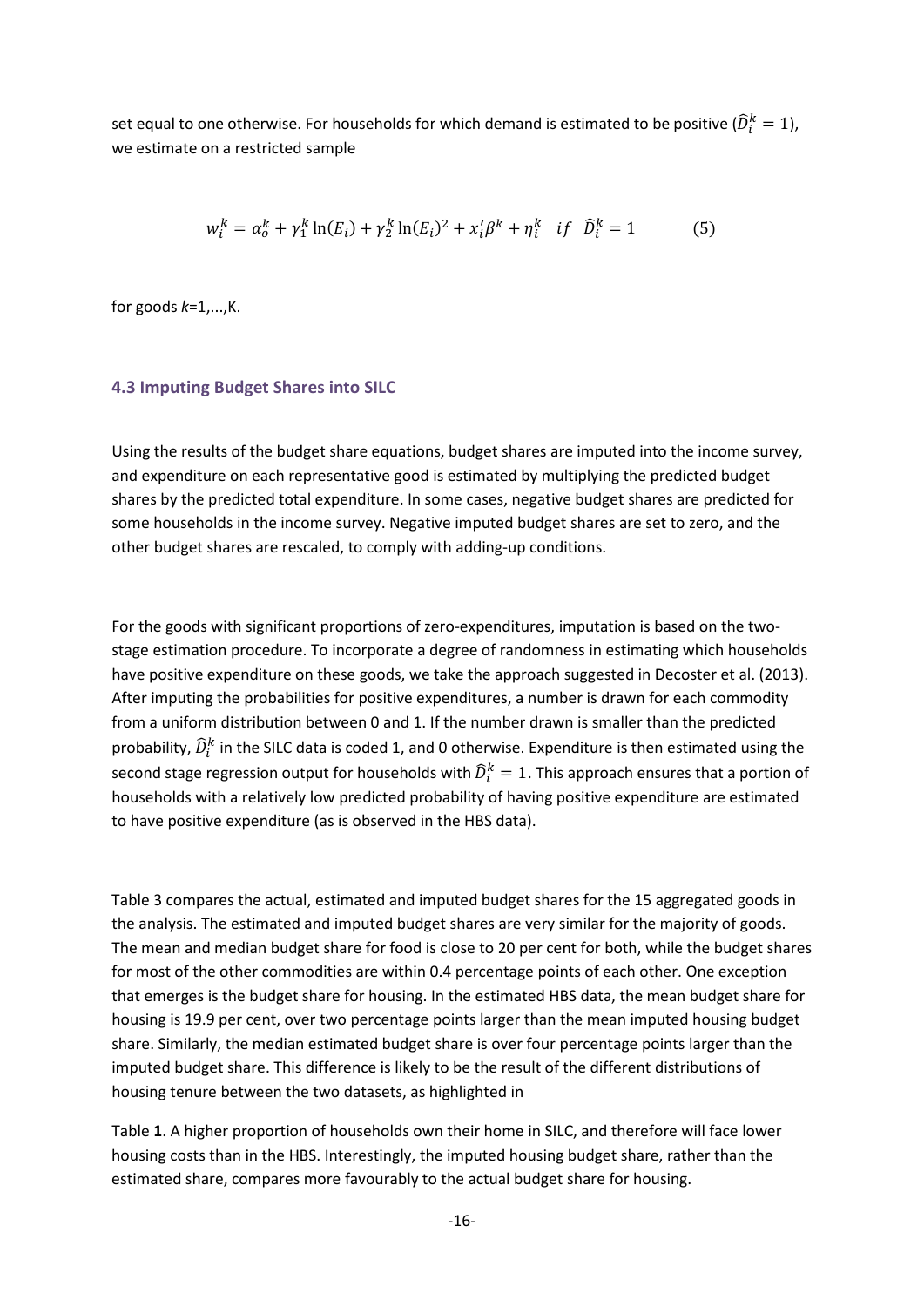|                          |             |               | <b>SILC</b> |            |             |                |  |
|--------------------------|-------------|---------------|-------------|------------|-------------|----------------|--|
|                          |             | Actual        |             | Estimated  |             | <b>Imputed</b> |  |
|                          | Mean<br>(%) | Median<br>(%) | Mean $(\%)$ | Median (%) | Mean $(\%)$ | Median (%)     |  |
| Food                     | 18.4        | 16.9          | 20.1        | 19.4       | 20.9        | 20.0           |  |
| <b>Alcohol</b>           | 3.2         | 1.8           | 2.3         | 2.6        | 2.3         | 2.6            |  |
| <b>Tobacco</b>           | 2.3         | 0.0           | 1.0         | 0.0        | 1.0         | 0.0            |  |
| Clothing                 | 4.5         | 2.5           | 3.3         | 3.9        | 3.3         | 4.0            |  |
| <b>Fuel and Light</b>    | 5.8         | 4.4           | 6.4         | 5.8        | 6.8         | 6.2            |  |
| <b>Housing</b>           | 18.2        | 16.3          | 19.9        | 21.4       | 17.6        | 17.0           |  |
| <b>Household Non-</b>    | 2.2         | 1.7           | 2.4         |            | 2.4         | 2.3            |  |
| <b>Durables</b>          |             |               |             | 2.4        |             |                |  |
| <b>Health</b>            | 2.2         | 0.4           | 1.4         | 1.0        | 1.6         | 1.2            |  |
| <b>Public Transport</b>  | 1.1         | 0.0           | 0.6         | 0.0        | 0.5         | 0.0            |  |
| <b>Private Transport</b> | 9.2         | 8.0           | 9.2         | 10.0       | 9.4         | 10.2           |  |
| <b>Communications</b>    | 3.8         | 3.1           | 4.1         | 4.0        | 4.2         | 3.9            |  |
| <b>Recreation and</b>    | 4.2         | 3.0           | 4.5         | 4.4        | 4.7         | 4.7            |  |
| Culture                  |             |               |             |            |             |                |  |
| <b>Education</b>         | 2.0         | 0.0           | 1.1         | 0.0        | 0.9         | 0.0            |  |
| <b>Durables</b>          | 6.4         | 3.5           | 5.8         | 6.5        | 6.0         | 6.9            |  |
| Other                    | 16.5        | 14.5          | 17.8        | 18.2       | 18.5        | 18.7           |  |

<span id="page-18-0"></span>Table 3: Budget Shares – Actual, Estimated and Imputed

<span id="page-18-1"></span>[Table 4](#page-18-1) compares the frequency of zero budget shares among the eight goods in the 'zeroexpenditure' category. Tobacco, public transport and education are the goods with the highest proportion of zero-expenditures; more than 60 per cent of households record zero expenditures on each of these goods. Almost 40 per cent of households record no expenditure on health, while between 25 and 30 per cent of households have no expenditure on alcohol or clothing. The two-step estimation and imputation technique results in a similar distribution of zero-expenditures, in both the estimated and imputed figures. In most cases, the two-step procedure results in a slight overestimation of the frequency of zero-expenditures, although for the majority of goods the bias is small. The proportion of households recording zero expenditure for alcohol, for example, increases from 29 per cent in the actual data to 31 per cent in the estimated HBS data, and 33 per cent in the imputed SILC data. Similarly, health zero-expenditures are over-estimated by about 6 percentage points in the estimated and imputed data.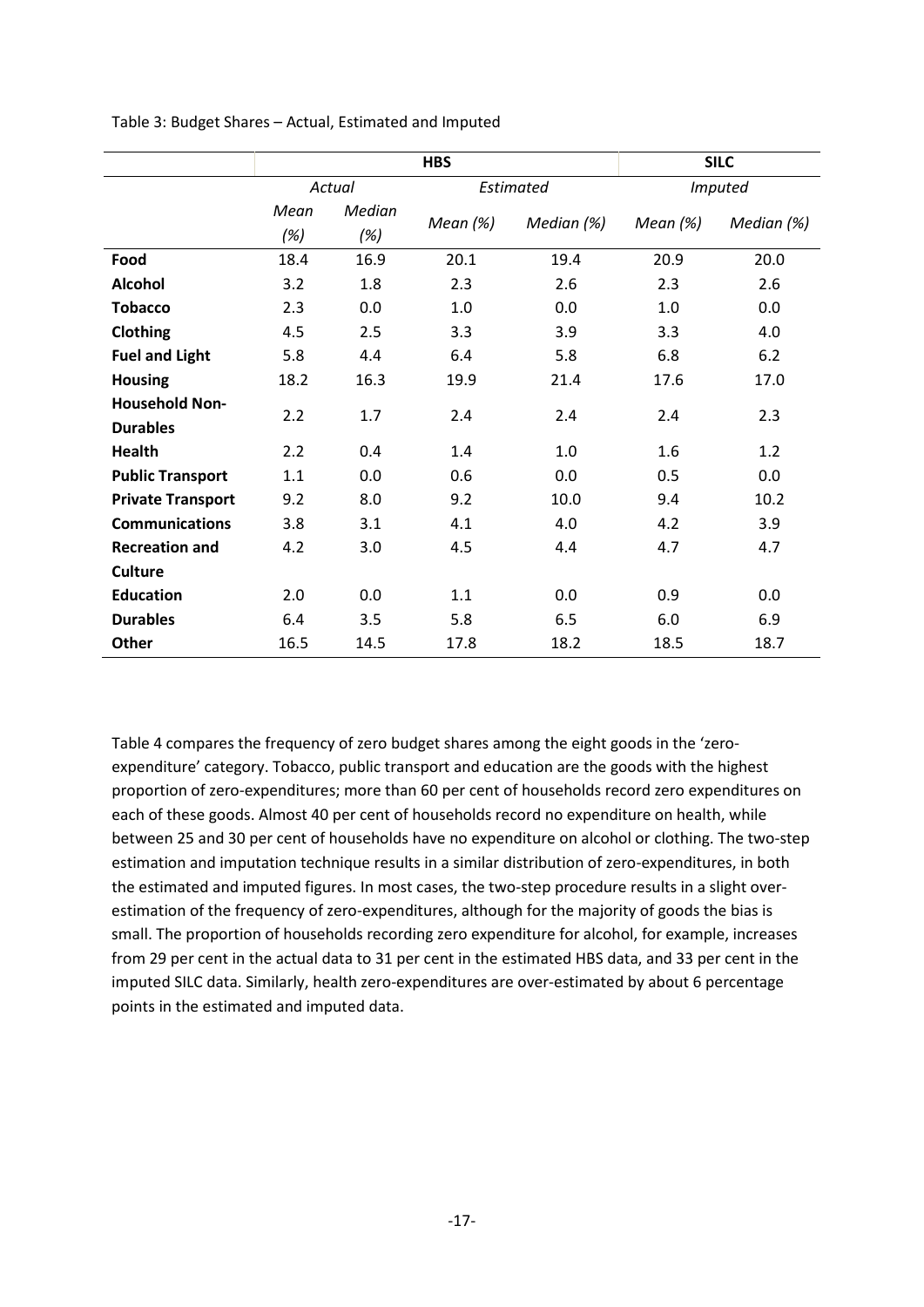|                          |            | <b>HBS</b>    | <b>SILC</b> |
|--------------------------|------------|---------------|-------------|
|                          | Actual (%) | Estimated (%) | Imputed (%) |
| <b>Alcohol</b>           | 29.0       | 30.7          | 32.8        |
| <b>Tobacco</b>           | 66.0       | 68.0          | 69.8        |
| Clothing                 | 26.3       | 29.8          | 31.5        |
| Health                   | 38.0       | 44.1          | 44.4        |
| <b>Public Transport</b>  | 60.9       | 63.7          | 65.4        |
| <b>Private Transport</b> | 14.3       | 13.8          | 13.3        |
| <b>Education</b>         | 62.3       | 65.7          | 69.5        |
| <b>Durables</b>          | 10.1       | 13.7          | 16.3        |

#### Table 4: Frequency of Zero Budget Shares – Actual, Estimated and Imputed

#### **4.5: Estimating Indirect Tax payments using Estimated and Imputed Data**

The final pieces of information we require to assess the distributional affects of indirect taxes, given our estimates of expenditure on each of the aggregated goods, are the VAT rates, excise duties and carbon taxes applicable to each of the aggregated goods.

To calculate the proportion of expenditure on each aggregated good that was paid in VAT, we categorise the expenditure items into groups according to whether the item had a zero, reduced, second reduced or standard VAT rate applied. We then calculate the share by decile of each aggregated good that was spent on each VAT category. For example, in the bottom decile 64 per cent of expenditure on food was on food items that had a zero VAT rate applied in 2010; the corresponding figure in the top decile was 51 per cent. With this information we can simply estimate the VAT element of expenditure on each aggregated good as:

$$
\widehat{VAT}_i^j = \sum_{v=0}^V \widehat{x}_i^j * \pi_d^{jv} * \frac{t^v}{1+t^v}
$$
(6)

where  $v=1,...,V$  are the different VAT rates in the indirect tax system, and  $\pi_d^{Jv}$  is the share of total expenditure on good *j* in decile *d*(*d=1 to 10)* that was spent on expenditure items taxed at VAT rate *v*. In the 2010 Irish system, goods could be subject to a zero, reduced or standard VAT rate, so in this case *V=3*. From July 1<sup>st</sup> 2011, a second reduced rate of VAT of 9 per cent was introduced in Ireland, resulting in 4 VAT rates in total, so *V* increased to 4.

Excise duty and carbon tax payments can be estimated in a similar manner. As before, an assumed price per unit is required in this setting.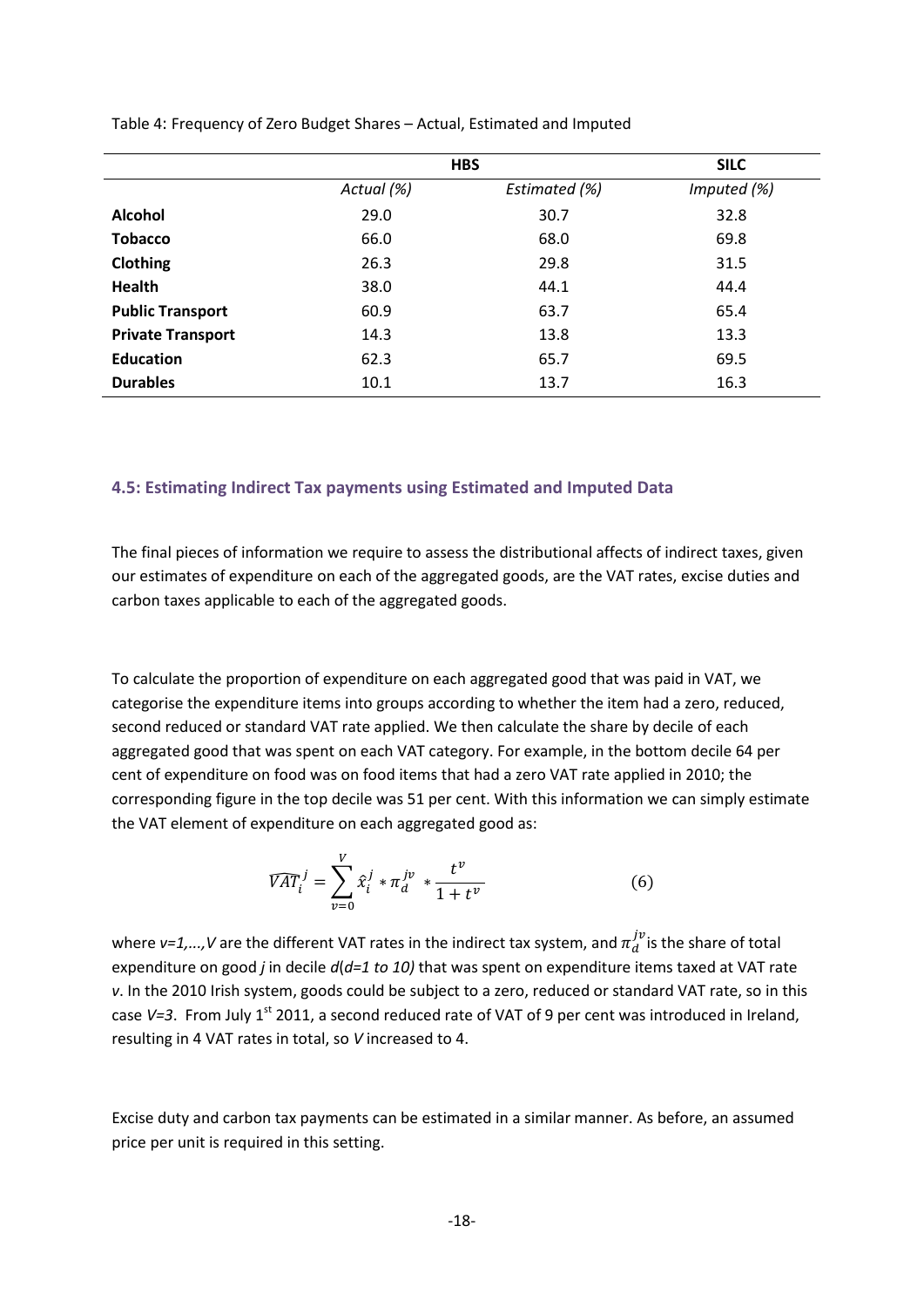$$
\widehat{Ex}_{i}^{j} = \sum_{n=1}^{N} \frac{\widehat{x}_{i}^{j} \pi_{d}^{jn}}{\widetilde{p}^{n}} * Exercise\,Duty^{n}
$$
 (7)

where  $n=1,...,N$  are the component expenditure items of each estimated good on which excise duty applies,  $\pi_d^{jn}$  is the share of aggregated good *j* in decile *d* that is spent on expenditure item *n*,  $\tilde{p}^n$  is the assumed price per unit of good *n*, and  $Excise Duty<sup>n</sup>$  is the excise duty per unit of good *n*. Carbon taxes can be estimated in a similar manner.

|              | Food |         |                 |      | Clothing        |
|--------------|------|---------|-----------------|------|-----------------|
|              |      |         | <b>VAT Rate</b> |      |                 |
| Decile       | Zero | Reduced | <b>Standard</b> | Zero | <b>Standard</b> |
| $\mathbf{1}$ | 64   | 22      | 14              | 15   | 85              |
| 2            | 69   | 17      | 13              | 16   | 84              |
| 3            | 68   | 18      | 13              | 13   | 87              |
| 4            | 67   | 18      | 15              | 20   | 80              |
| 5            | 64   | 21      | 15              | 15   | 85              |
| 6            | 62   | 24      | 14              | 18   | 82              |
| 7            | 61   | 25      | 14              | 14   | 86              |
| 8            | 58   | 30      | 12              | 13   | 87              |
| 9            | 54   | 34      | 12              | 13   | 87              |
| 10           | 51   | 39      | 10              | 11   | 89              |
| <b>State</b> | 62   | 25      | 13              | 15   | 85              |
|              |      |         |                 |      |                 |

Table 5: Share of expenditure on aggregated commodity spent on goods/services subject to each VAT rate  $(\pi_d^{jn})$  - HBS 2009/10 – Food and Clothing

*Note: No Clothing items are subject to the reduced VAT Rate*

Allowing  $\pi_d^{jn}$  to vary by decile has one implication worth discussing. For each of the aggregated goods, it is possible to calculate an implicit tax rate given information on household expenditure and the appropriate tax rates on the component goods. With a constant  $\pi^{jn}$ , the implicit tax rate on each aggregated good would also be constant across the income distribution. However, by allowing  $\pi_d^{Jn}$  to vary by decile, the implicit tax rate on each good will also vary by decile. A simple example will illustrate this. Say 50 percent of recreation expenditure was on zero-rated recreation items in the bottom decile, and the remaining recreation expenditure in the bottom decile was on goods subject to the standard rate (21 per cent) of VAT. In the top decile, say only 25 percent of recreation expenditure was on zero-rated items, with the remainder on standard-rated items. In this case, by allowing  $\pi_d^{jn}$ to vary by decile, the implicit tax rate on recreation in the bottom decile is 10.5 percent<sup>[23](#page-16-1)</sup>, and the same tax rate for the top decile is 5.25 percent. If  $\pi^{jn}$  was held constant, say at

<span id="page-20-0"></span> $23\,50\%$  \*Zero-VAT Rate  $+50\%$  \*Standard-VAT rate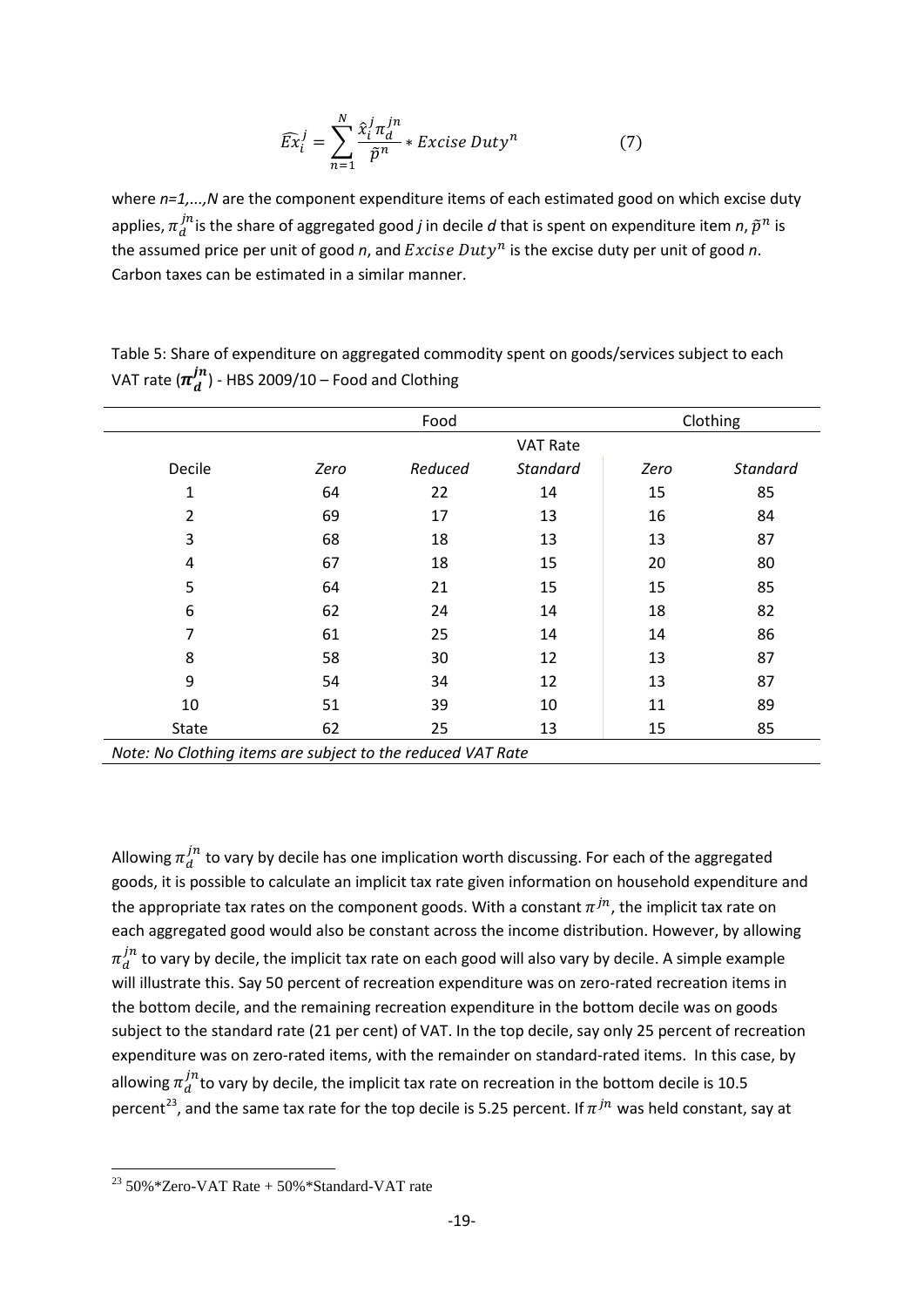40 per cent, then the implicit tax rate on recreation would be 8.4 percent. The same reasoning can be used for other goods, and other indirect tax instruments.

So does this matter? Actual indirect tax rates do not vary according to income. Allowing implicit indirect tax rates to vary by income may therefore seem counterintuitive. However it is important to use all available information in the imputation procedure. Indeed, Sutherland et al. (2002) explicitly warn that we can only be confident in the imputations when the dimensions that are important to the end analysis have been controlled for in estimation. In presenting results by income decile, it therefore seems reasonable to use all information that varies by decile in estimating indirect tax payments. Ultimately, we believe that the counterintuitive result of varying implicit tax rates on aggregated goods by income decile is more than compensated for by increasing the precision of our estimates $^{24}$  $^{24}$  $^{24}$ .

## **5. Distributional Effects of Indirect Taxes and Indirect Tax Reform**

Imputation procedures, such as the one used in this analysis, cannot be expected to accurately predict expenditure levels on a household by household basis. In this section, we analyse the distribution of indirect tax payments in Ireland, comparing the results using the estimated and imputed expenditure data with the results using the actual HBS data. As argued by Sutherland et al (2002), the imputed expenditure should be used at a sufficient level of aggregation to mask differences that are not controlled by the imputation procedure. Therefore, like much distributional analysis (see Callan et al. (2013), Decoster et al. (2011) among others), the results are shown by income decile. We examine if this level of aggregation masks any imperfections that emerge in the expenditure imputation procedure.

[Table](#page-22-0) **6** shows the proportion of disposable income paid in indirect taxes across the income distribution under the 2010 indirect tax system. The results portray the regressive nature of the indirect tax system in Ireland. The actual HBS data suggests that the bottom decile paid almost a quarter of its disposable income in indirect taxes, while this falls to less than a tenth of income in the  $8<sup>th</sup>$  and  $9<sup>th</sup>$  deciles. The top decile paid just over 6 per cent of its income in indirect taxes; just above a quarter of the proportion paid by the bottom decile. The estimated and imputed expenditure data suggest a similarly regressive pattern in indirect tax payments. Encouragingly, in 8 out of the 10 deciles, the estimated and imputed indirect tax payments are within 1 percentage point of the actual data. Similarly, the state average indirect tax payment is approximately 10 to 11 per cent in each case. The largest difference emerges in the bottom decile. The estimated data suggests indirect taxes were under 18 per cent of disposable income, while the imputed data figure of almost 21 per cent is closer to the actual figure of 24.6 per cent.

**.** 

<sup>&</sup>lt;sup>24</sup> See [Appendix Table D](#page-30-1) for a sensitivity analysis where we fix  $\pi$  across income deciles, by using the state average expenditure shares.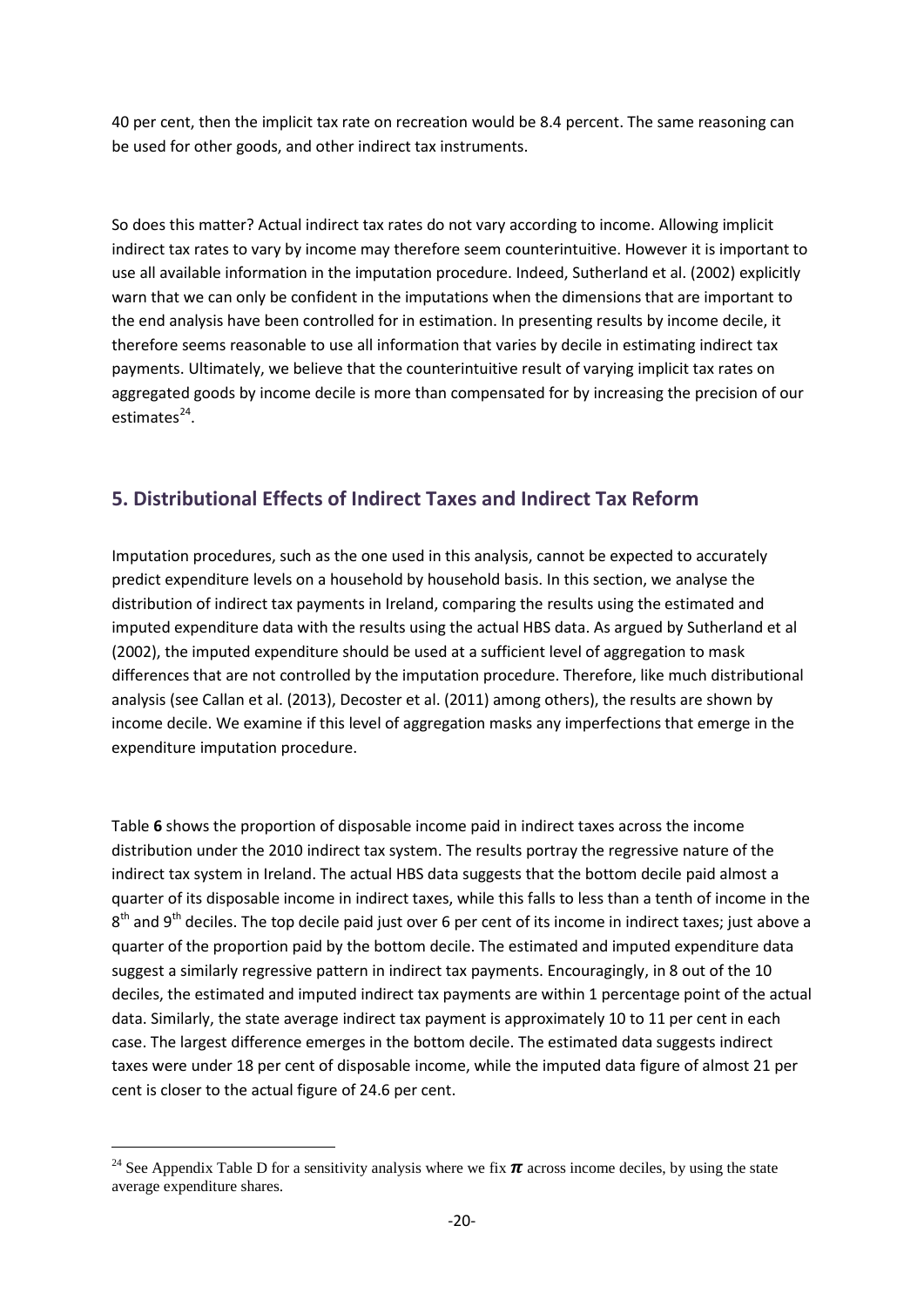|               |            | <b>HBS</b>    | <b>SILC</b> |
|---------------|------------|---------------|-------------|
| <b>Decile</b> | Actual (%) | Estimated (%) | Imputed (%) |
| <b>Bottom</b> | 24.6       | 17.6          | 20.5        |
| 2             | 15.3       | 14.4          | 15.2        |
| 3             | 14.6       | 12.6          | 12.7        |
| 4             | 12.6       | 11.7          | 11.4        |
| 5             | 12.1       | 11.4          | 11.6        |
| 6             | 11.7       | 10.9          | 10.7        |
| 7             | 10.0       | 10.1          | 9.7         |
| 8             | 9.7        | 9.0           | 9.8         |
| 9             | 9.0        | 8.2           | 8.6         |
| <b>Top</b>    | 6.4        | 6.5           | 6.6         |
| <b>State</b>  | 10.5       | 9.7           | 10.0        |

<span id="page-22-0"></span>Table 6: Indirect Taxation by decile of equivalised disposable income, 2010 as % Disposable Income

[Table 7](#page-22-1) and [Table 8](#page-23-0) decompose the indirect tax payments into VAT payments and excise and carbon tax payments by decile, again shown as a proportion of disposable income. Again the results are encouraging, with VAT payments representing 7 per cent of total disposable income, and excise and carbons tax making up the remaining 3 per cent of income, in each case. The results show that the regressive nature of the indirect tax system is not driven solely by either tax component. Rather, both components contribute to the regressive pattern. The proportion of income paid in VAT is approximately 3 times larger in the bottom decile than the top decile, for example, while excises and carbon taxes are also 2 to 3 times larger at the bottom than the top of the income distribution.

|                |            | <b>HBS</b>    | <b>SILC</b> |
|----------------|------------|---------------|-------------|
| <b>Decile</b>  | Actual (%) | Estimated (%) | Imputed (%) |
| <b>Bottom</b>  | 16.4       | 13.1          | 14.9        |
| $\overline{2}$ | 9.9        | 10.4          | 10.9        |
| 3              | 9.3        | 9.1           | 9.3         |
| 4              | 8.4        | 8.4           | 8.4         |
| 5              | 8.0        | 8.2           | 8.4         |
| 6              | 7.9        | 7.9           | 7.8         |
| 7              | 6.8        | 7.3           | 7.0         |
| 8              | 6.9        | 6.4           | 7.0         |
| 9              | 6.4        | 6.0           | 6.3         |
| <b>Top</b>     | 4.8        | 4.9           | 5.0         |
| <b>State</b>   | 7.2        | 7.1           | 7.3         |

<span id="page-22-1"></span>Table 7: VAT by decile of equivalised disposable income, 2009/10 as % Disposable Income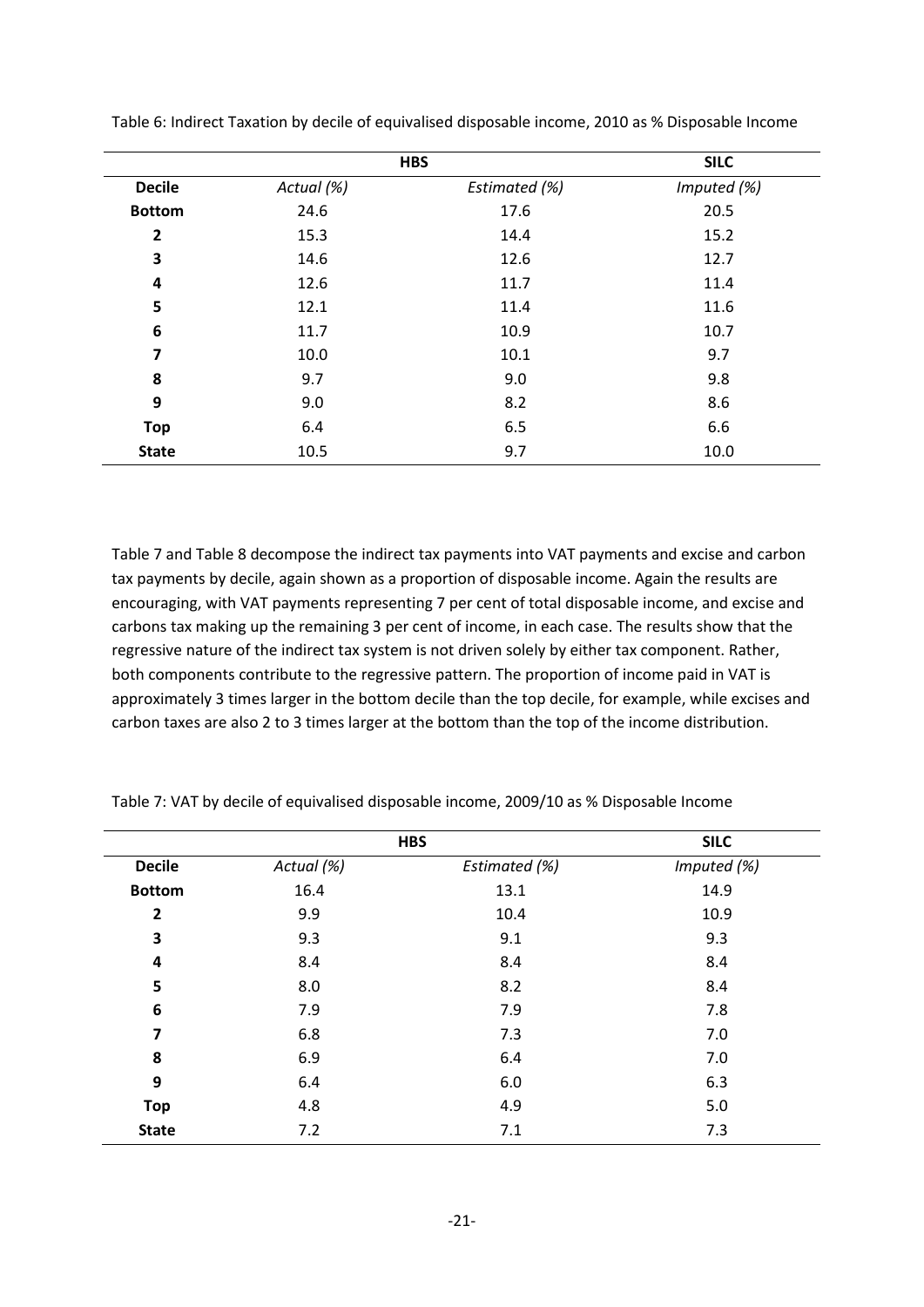Lower predicted excise payments are the main cause of the imperfections in the comparison of indirect tax payments in the bottom decile. While the actual data suggests excises made up approximately 8 per cent of disposable income in the bottom decile, with the estimated and imputed data this figure is just above 4 per cent and 5 per cent respectively. The largest discrepancy in the imputation procedure occurring in the bottom decile in relation to excise duties is unsurprising. First, expenditure on the goods subject to excise duties are all estimated via the twostage zero-expenditure imputation procedure. With an extra estimation step, it is unsurprising to find slightly more error in the results. Secondly, the relationship between income and expenditure in the bottom decile can be particularly difficult to model. Meyer and Sullivan (2011) suggested that that income is likely to be poorly measured for households with low resources and, in particular, likely to be under-reported. Similarly, Brewer and O'Dea (2012) found evidence from UK data of under-reporting of income among households with low resources. They argue that household expenditure may be more likely to be accurately measured. Therefore, given the extra estimation steps in relation to excise duties, and the possibility of some data error in the bottom decile, it is unsurprising to see some element of discrepancy in the results here. Nonetheless, the distributional results shown in [Table 6](#page-22-0) are an encouraging basis from which to undertake some indirect tax reform analysis.

|                         |            | <b>HBS</b>    | <b>SILC</b> |
|-------------------------|------------|---------------|-------------|
| <b>Decile</b>           | Actual (%) | Estimated (%) | Imputed (%) |
| <b>Bottom</b>           | 8.2        | 4.6           | 5.6         |
| $\overline{\mathbf{c}}$ | 5.4        | 4.0           | 4.3         |
| 3                       | 5.3        | 3.5           | 3.4         |
| 4                       | 4.2        | 3.3           | 3.0         |
| 5                       | 4.1        | 3.2           | 3.2         |
| 6                       | 3.8        | 3.0           | 2.9         |
| 7                       | 3.1        | 2.9           | 2.7         |
| 8                       | 2.9        | 2.5           | 2.8         |
| 9                       | 2.6        | 2.2           | 2.3         |
| <b>Top</b>              | 1.6        | 1.6           | 1.6         |
| <b>State</b>            | 3.3        | 2.6           | 2.7         |

<span id="page-23-0"></span>Table 8: Excise Duties and Carbon Tax by decile of equivalised disposable income, 2009/10 as % Disposable Income

Between 2010 and 2014 in Ireland, two major VAT reforms occurred. The first was the introduction of a second reduced rate of VAT. A new rate of 9 per cent was applied to a range of goods and services in the tourism sector, such as certain food and drink products, recreational activities such as admission to museums and cinemas, hotel lettings and printed material such as newspapers and magazines. The second major VAT reform was an increase in the standard rate of VAT from 21 per cent to 23 per cent. [Table 9](#page-24-0) compares the distributive impact of these reforms, again using the three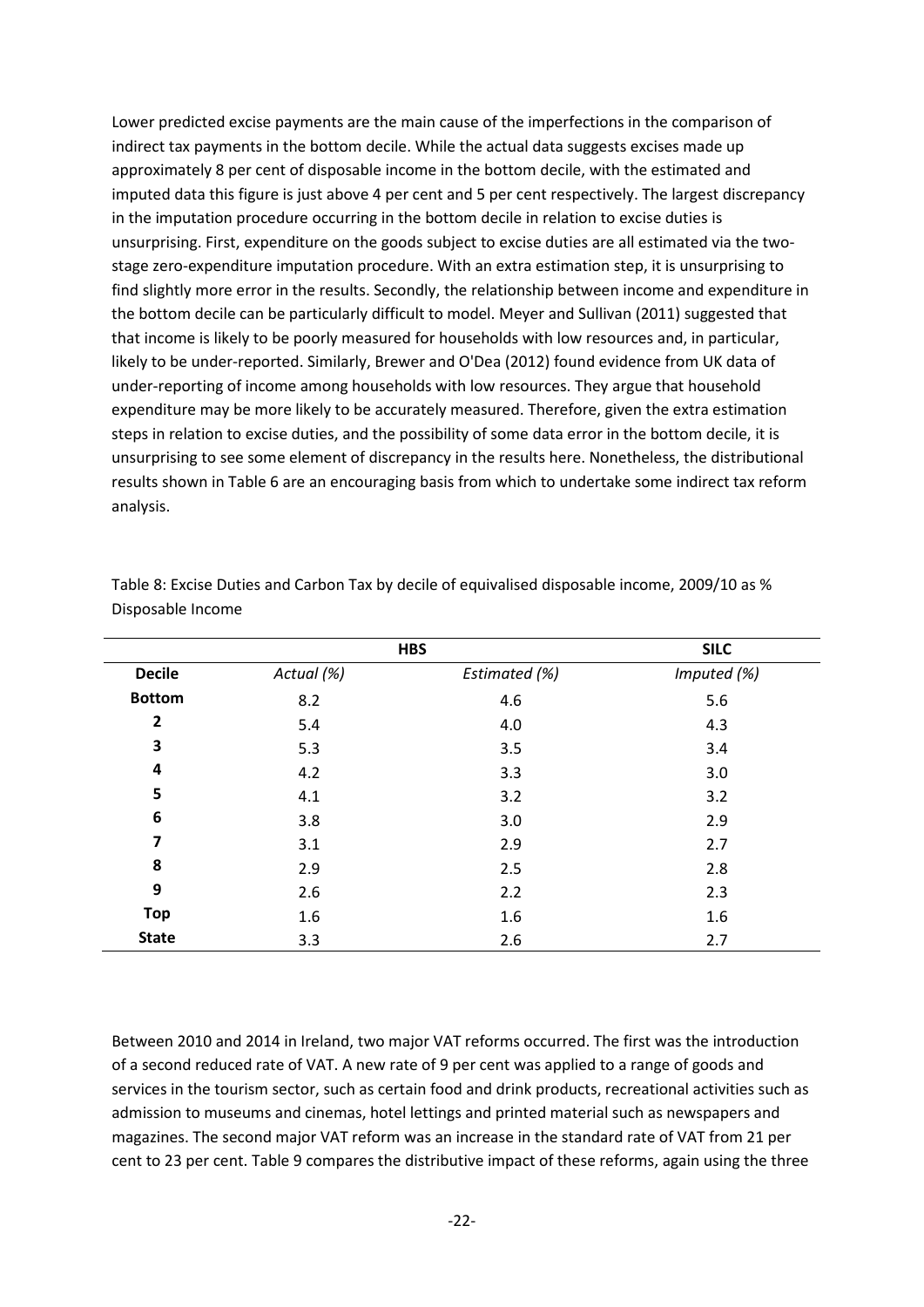sources of expenditure data. Taken together, these reforms to the VAT system were regressive, costing the bottom decile between 0.6 and 0.8 per cent of disposable income. The second decile experiences the second largest impact of the reform, costing between 0.4 and 0.5 per cent of income. The impact in the middle deciles was smaller, at about 0.3 per cent of income, while the top decile lost just 0.1 to 0.2 per cent of income. The results show that for a marginal indirect tax change, such as those in Ireland between 2010 and 2014, the actual and imputed data produce very similar results, with the largest difference, of just 0.15 percentage points, occurring in the bottom decile between the actual and imputed expenditure.

|                |            | <b>HBS</b>    | <b>SILC</b> |
|----------------|------------|---------------|-------------|
| <b>Decile</b>  | Actual (%) | Estimated (%) | Imputed (%) |
| <b>Bottom</b>  | $-0.6$     | $-0.6$        | $-0.8$      |
| $\overline{2}$ | $-0.4$     | $-0.5$        | $-0.5$      |
| 3              | $-0.3$     | $-0.3$        | $-0.4$      |
| 4              | $-0.3$     | $-0.4$        | $-0.4$      |
| 5              | $-0.3$     | $-0.4$        | $-0.4$      |
| 6              | $-0.3$     | $-0.4$        | $-0.4$      |
| $\overline{7}$ | $-0.2$     | $-0.3$        | $-0.3$      |
| 8              | $-0.2$     | $-0.3$        | $-0.3$      |
| 9              | $-0.2$     | $-0.3$        | $-0.3$      |
| <b>Top</b>     | $-0.1$     | $-0.2$        | $-0.2$      |
| <b>State</b>   | $-0.2$     | $-0.3$        | $-0.3$      |

<span id="page-24-0"></span>Table 9: The Distributive Impact of Two Recent VAT reforms, % Disposable Income

The final question we examine is how the results perform for a non-marginal change in indirect taxes. To examine this we examine the distributional impact of moving to a uniform VAT rate of 23 per cent. It must be remembered that the figures here represent a first round effect as they do not take account of any behavioural responses that would be likely in response to such a non-marginal change. As shown in [Table 10,](#page-25-0) again the actual, estimated and imputed data produce very similar results. Such a reform would cost the bottom decile between 19 and 21 per cent of disposable income. This cost would fall to between 12 and 14 per cent in the second decile, and to just 8-9 per cent in the top decile. The state average cost would be between 10 and 11 per cent of disposable income.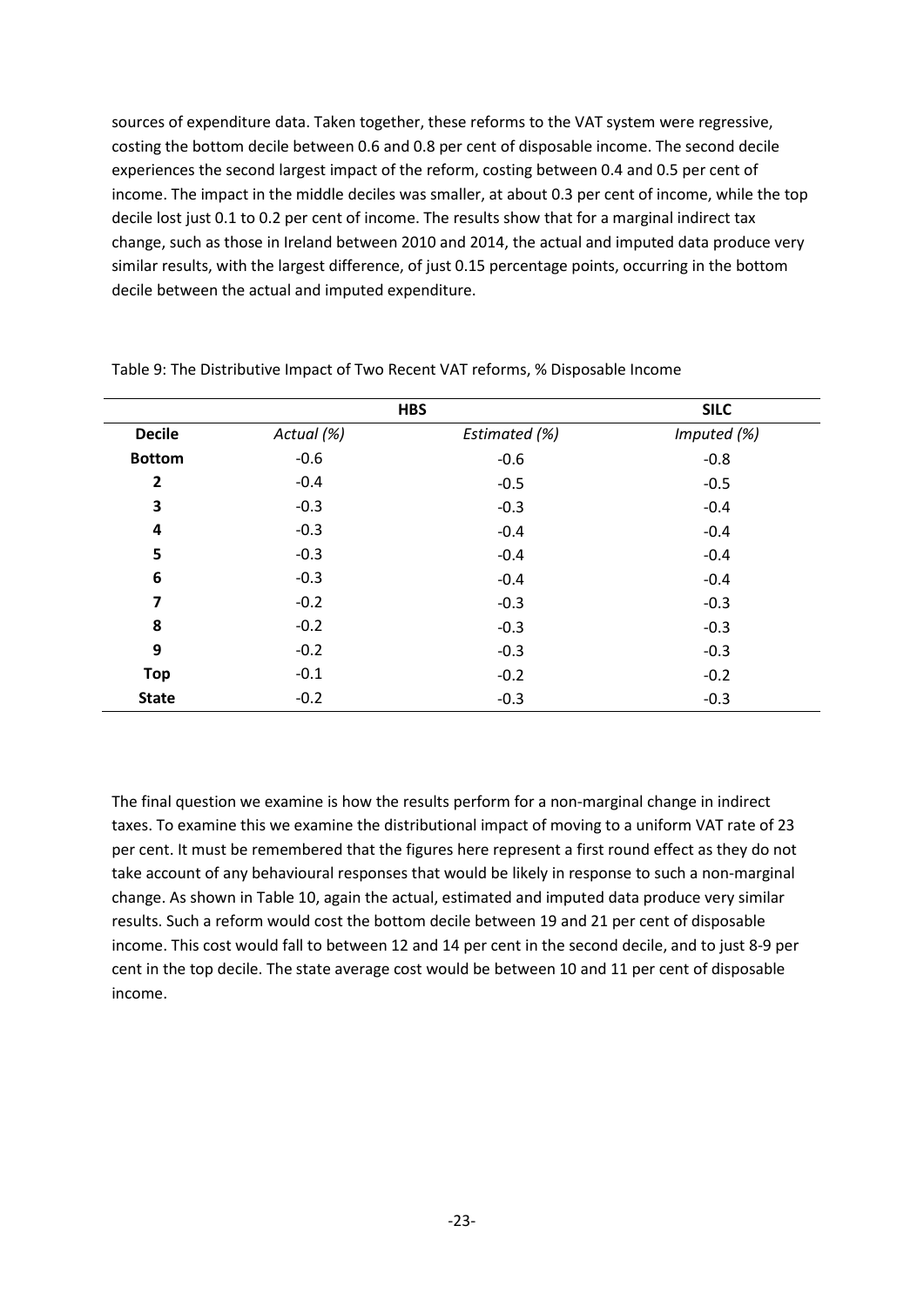|                         |            | <b>HBS</b>    | <b>SILC</b> |
|-------------------------|------------|---------------|-------------|
| <b>Decile</b>           | Actual (%) | Estimated (%) | Imputed (%) |
| <b>Bottom</b>           | $-21.0$    | $-18.8$       | $-20.1$     |
| $\overline{\mathbf{2}}$ | $-11.8$    | $-14.1$       | $-13.9$     |
| 3                       | $-10.9$    | $-12.3$       | $-12.1$     |
| 4                       | $-10.9$    | $-11.8$       | $-11.4$     |
| 5                       | $-10.2$    | $-11.5$       | $-11.2$     |
| 6                       | $-10.1$    | $-11.1$       | $-10.8$     |
| $\overline{7}$          | $-9.5$     | $-10.8$       | $-10.1$     |
| 8                       | $-9.5$     | $-9.8$        | $-10.5$     |
| 9                       | $-9.2$     | $-9.5$        | $-9.7$      |
| <b>Top</b>              | $-8.3$     | $-8.6$        | $-8.7$      |
| <b>State</b>            | $-10.0$    | $-10.6$       | $-10.6$     |

<span id="page-25-0"></span>Table 10: The Distributive Impact of a uniform VAT rate of 23 per cent, % Disposable Income

### **6. Conclusion**

Accurate appraisal of public policy should include as much of the relevant information as possible. In measuring the distributional impact of the tax and welfare system, it is therefore important to include not only the impact of the direct tax and welfare system, but also the impact of the indirect tax system. Comprehensive modelling of the impact of both direct and indirect taxes, and of tax policy options, requires data on the impact at micro-level – household and tax-unit level. Most countries, however, do not have a single source of micro-data including high-quality disaggregated information on both incomes and expenditures. This makes approaches which impute expenditure data into detailed income surveys of considerable interest.

In this paper, we investigated the feasibility of imputing expenditure information from a household expenditure survey to an income survey. By examining the expenditure data, and the subsequent distribution of indirect taxes, at each stage of the imputation process, we highlighted the sources of imperfections in the imputation process. The distributions of estimated expenditure data in the HBS and the imputed expenditure data in SILC were highly comparable to the distribution of actual HBS expenditure data. When we used each of the expenditure data sources to estimate indirect tax payments, again the results were highly comparable across datasets. Despite some differences emerging in the distributions of common variables between the HBS and SILC, in most cases the estimated and imputed expenditure distributions were very similar, with some slight discrepancies emerging when compared to the actual data. Clearly, it is vital that a well-fitted model of household expenditure is used in the first stage of the estimation process. If not, the quality of the imputed expenditure is certain to suffer.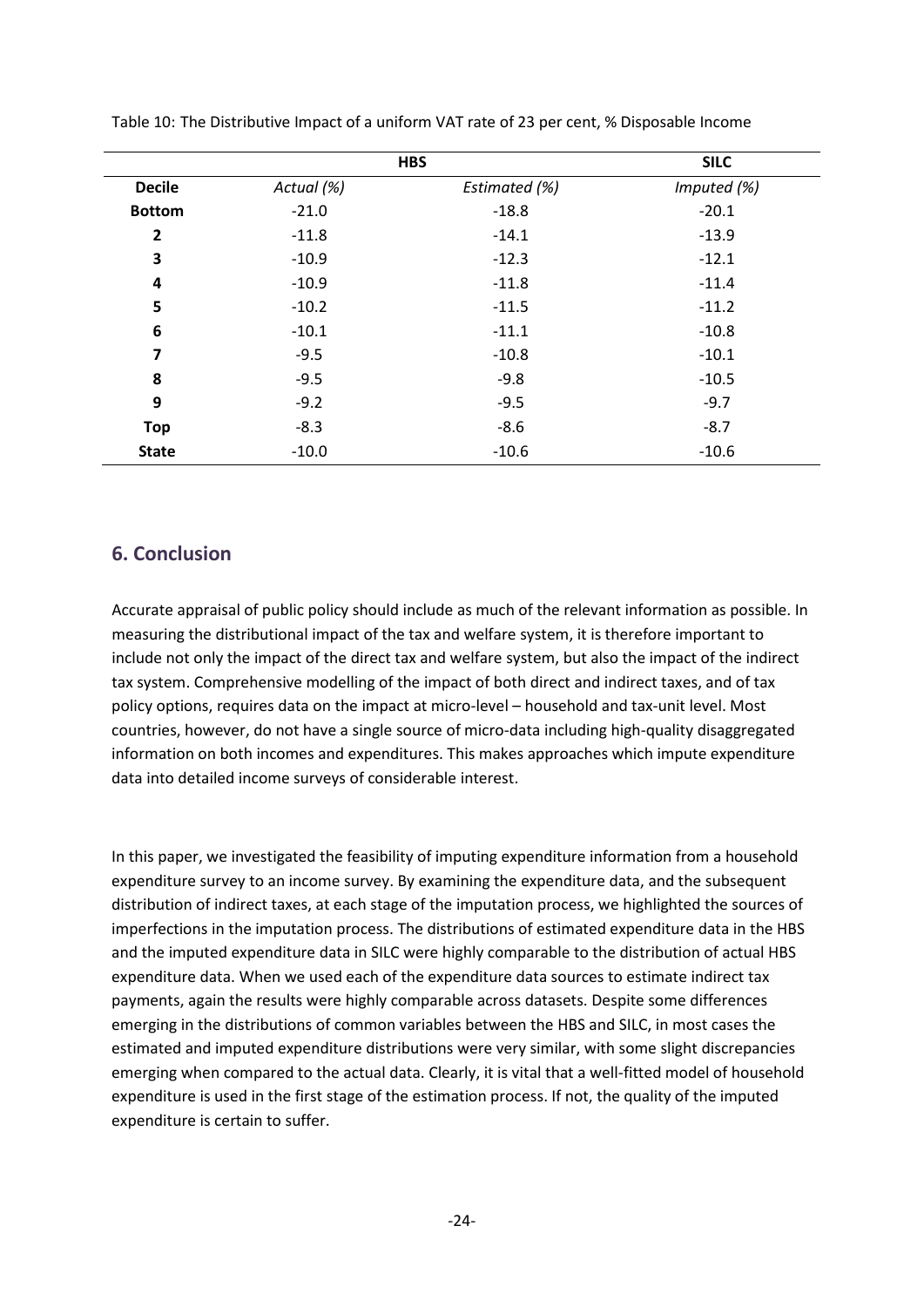The results for the bottom income decile were most sensitive to the choice between the actual, estimated or imputed expenditure data. A number of factors give rise to this result. First, the income reference period in the HBS and SILC is different. Differences in the tails of the income distribution can result, particularly the bottom tail where temporary negative shocks to current income (as measured in the HBS) can push households temporarily into the bottom decile. This is also true of positive income shocks which can temporarily push households higher up the income distribution. With annual income (as measured in SILC), these temporary shocks are less likely. Imputed expenditure in the SILC survey was found to increase in income, while actual expenditure was higher in the bottom decile than the second or third deciles. This suggests that there may be a higher proportion of households in the HBS survey with temporarily low income that support a higher level of expenditure through savings or credit. Another reason why we observed more variability in expenditure at the bottom of the income distribution may be due to the quality of the income data in the HBS. As the CSO point out, the Survey of Income and Living Conditions (SILC) is the primary source of data on household and individual income (CSO, 2012). Therefore, some of the observations in the HBS with the lowest income yet higher expenditure may simply be the result of measurement error in income.

The empirical findings in the analysis confirm the regressive nature of the indirect tax system in Ireland, on a snapshot basis at least. It is important to remember, however, that the overall distributional impact depends not just on the indirect tax system, but also on the direct tax system and the welfare system. An integrated analysis of all three components – direct tax, indirect tax and welfare – is needed to provide a comprehensive picture of the overall distributional impact of the tax and benefit system. A number of recent recommendations on the structure and analysis of the effects of taxation are particularly relevant here. In a comprehensive review of the tax system in the UK, Mirrlees et al. (2011) argued that a failure of government was not examining the tax system as a whole and recognising that the rate schedule of personal income taxes and benefits is the instrument most suited to achieving redistributive ends. Similarly, in a World Bank publication, Minh le's (2003) main recommendation was that regressivity be studied in an overall context of the applicable fiscal policies including direct, indirect taxes, and public expenditures. He also argued that regressivity can be addressed more effectively with sound income taxation and government expenditures. More formally, Sah (1983) analysed the amount of redistribution that was possible using the indirect tax system as a redistributive tool. In the framework of a balanced public budget, the real income gain to the worst-off was taken as the metric of redistribution. The maximum possible redistribution using the indirect tax system was found to be meagre. Assessing the distributional impact of the indirect tax system alone, without considering the distributional impact of other parts of the tax and welfare system, therefore omits some of the most important schemes used to target distributional concerns. The analysis here is the first step in the process which will allow such a comprehensive study of the tax and benefit system in Ireland.

Ultimately, the aim of this analysis is to assess the feasibility of using the imputation process to enhance the SILC data with expenditure data. This process allows simultaneous analysis of the direct tax, indirect tax and welfare systems. Taking the advice of Mirrlees and others, it is important to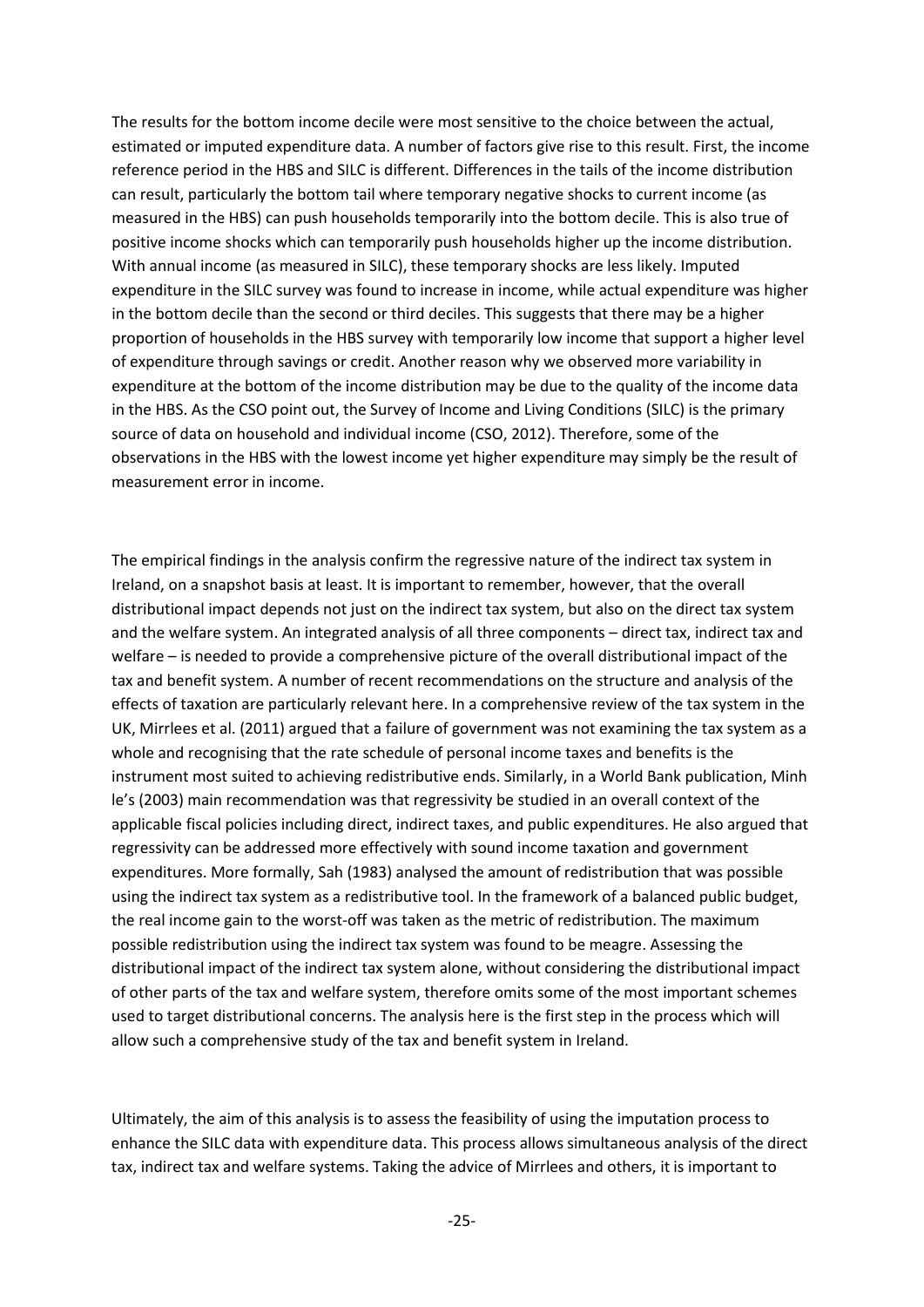examine the distributional impact of the indirect tax system in the context of the full tax and benefit system. The methods and results in this paper are encouraging in that regard. By showing that the imputation procedure used in this analysis produced results with the SILC data that are highly comparable to results produced with actual expenditure data in the HBS, we have opened the possibility of measuring the distributional impact of the full tax and benefit system in Ireland.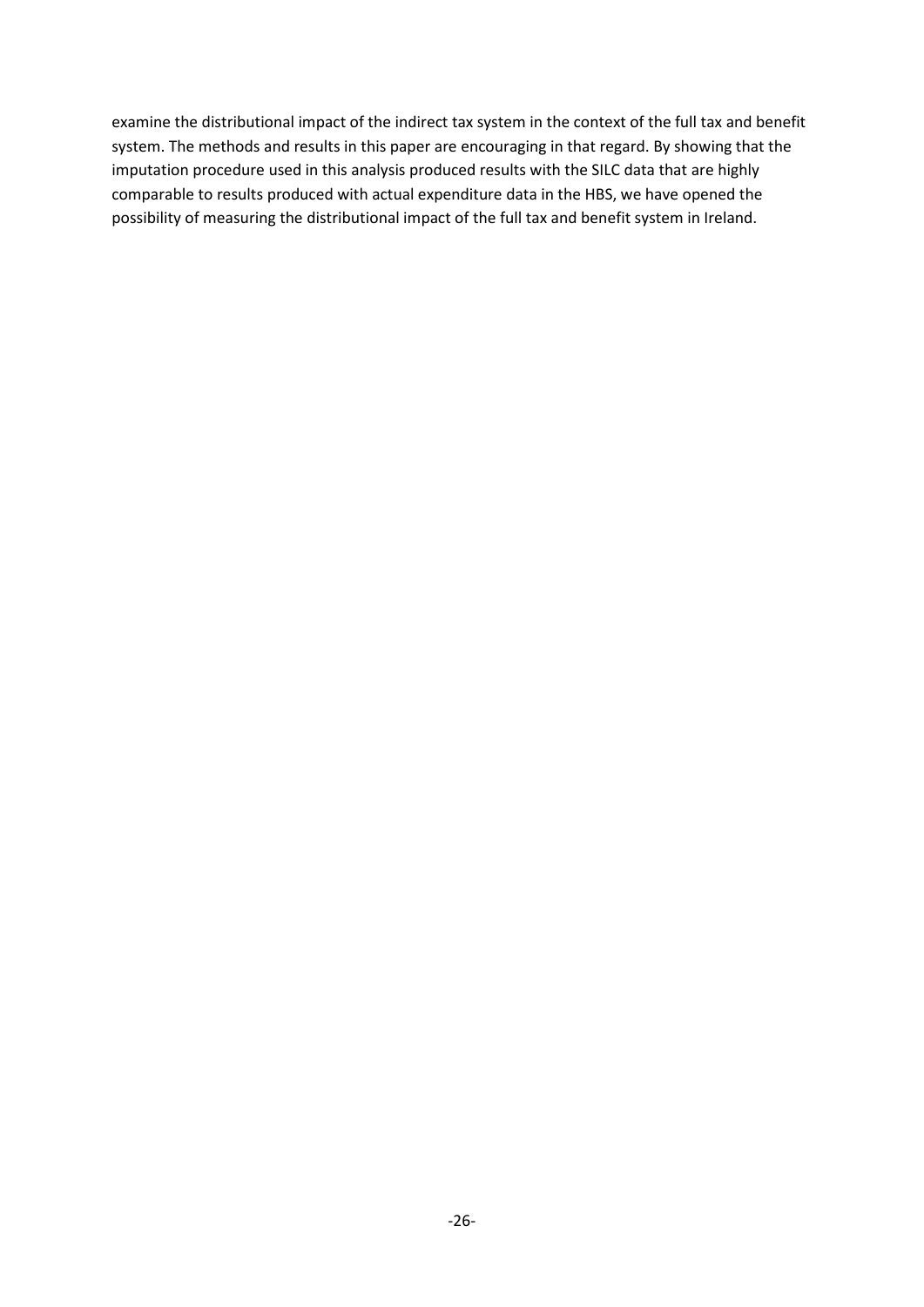## **Appendix**

|                                  | (1)     |      | (2)     |      | (3)     |      | (4)     |      | (5)     |      |
|----------------------------------|---------|------|---------|------|---------|------|---------|------|---------|------|
|                                  | $\beta$ | se   | $\beta$ | se   | $\beta$ | se   | $\beta$ | se   | $\beta$ | se   |
| Intercept                        | 5.99    | 0.09 | 16.69   | 2.36 | 5.21    | 2.85 | 8.62    | 2.21 | 7.41    | 0.41 |
| Log(Income)                      | $-0.23$ | 0.06 | $-5.40$ | 1.08 | $-0.41$ | 1.28 | $-2.01$ | 1.01 | $-1.02$ | 0.21 |
| Log(Income)^                     | 0.02    | 0.02 | 0.84    | 0.16 | 0.12    | 0.19 | 0.36    | 0.15 | 0.16    | 0.04 |
| $\mathbf{2}$                     |         |      |         |      |         |      |         |      |         |      |
| Log(Income)^<br>3                | 0.00    | 0.00 | $-0.04$ | 0.01 | $-0.01$ | 0.01 | $-0.02$ | 0.01 | 0.00    | 0.00 |
| N in<br>Household                | 0.14    | 0.01 | 0.13    | 0.01 | 0.12    | 0.01 | 0.12    | 0.01 | 0.14    | 0.01 |
| N under 5 in<br>HH               | $-0.11$ | 0.01 | $-0.09$ | 0.01 | $-0.09$ | 0.01 | $-0.08$ | 0.01 | $-0.10$ | 0.01 |
| N 5-13 in HH                     | $-0.09$ | 0.01 | $-0.07$ | 0.01 | $-0.07$ | 0.01 | $-0.07$ | 0.01 | $-0.08$ | 0.01 |
| N 14-20 in HH                    | $-0.01$ | 0.01 | 0.00    | 0.01 | 0.01    | 0.01 | 0.01    | 0.01 | 0.00    | 0.01 |
| <b>LFS Employed</b>              | 0.09    | 0.02 | 0.05    | 0.02 | 0.02    | 0.02 | 0.05    | 0.02 | 0.07    | 0.02 |
| <b>LFS Retired</b>               | $-0.21$ | 0.03 | $-0.22$ | 0.03 | $-0.24$ | 0.03 | $-0.20$ | 0.03 | $-0.21$ | 0.03 |
| <b>LFS In</b>                    | 0.20    | 0.03 | 0.19    | 0.03 | 0.15    | 0.03 | 0.20    | 0.03 | 0.20    | 0.03 |
| <b>Education</b>                 |         |      |         |      |         |      |         |      |         |      |
| <b>LFS Home</b><br><b>Duties</b> | $-0.13$ | 0.03 | $-0.14$ | 0.03 | $-0.14$ | 0.03 | $-0.11$ | 0.03 | $-0.13$ | 0.03 |
| <b>LFS</b><br>Ill_Disabled       | $-0.22$ | 0.04 | $-0.22$ | 0.04 | $-0.23$ | 0.04 | $-0.18$ | 0.04 | $-0.22$ | 0.04 |
| <b>LFS Other</b>                 | $-0.23$ | 0.08 | $-0.24$ | 0.08 | $-0.23$ | 0.08 | $-0.20$ | 0.08 | $-0.24$ | 0.08 |
| LFS Equal - 1                    |         |      |         |      |         |      |         |      |         | 0.02 |
| Emp                              | 0.09    | 0.02 | 0.07    | 0.02 | 0.04    | 0.02 | 0.06    | 0.02 | 0.08    |      |
| LFS Equal - No<br>Emp            | $-0.02$ | 0.03 | $-0.03$ | 0.03 | $-0.07$ | 0.03 | $-0.03$ | 0.03 | $-0.02$ | 0.03 |
| <b>Mortgage</b>                  | 0.21    | 0.01 | 0.21    | 0.01 | 0.20    | 0.01 | 0.20    | 0.01 | 0.21    | 0.01 |
| <b>Tenant</b>                    | $-0.12$ | 0.10 | $-0.11$ | 0.10 | $-0.12$ | 0.09 | $-0.11$ | 0.09 | $-0.11$ | 0.10 |
| <b>Purchase</b>                  |         |      |         |      |         |      |         |      |         |      |
| Rent                             | 0.05    | 0.02 | 0.05    | 0.02 | 0.04    | 0.02 | 0.05    | 0.02 | 0.05    | 0.02 |
| Local                            | $-0.12$ | 0.02 | $-0.11$ | 0.02 | $-0.11$ | 0.02 | $-0.10$ | 0.02 | $-0.12$ | 0.02 |
| <b>Authority</b>                 |         |      |         |      |         |      |         |      |         |      |
| <b>Rent Free</b>                 | $-0.13$ | 0.05 | $-0.13$ | 0.05 | $-0.08$ | 0.05 | $-0.10$ | 0.04 | $-0.13$ | 0.05 |
| <b>Other Urban</b>               | $-0.07$ | 0.01 | $-0.07$ | 0.01 | $-0.07$ | 0.01 | $-0.06$ | 0.01 | $-0.07$ | 0.01 |
| Rural                            | $-0.08$ | 0.01 | $-0.08$ | 0.01 | $-0.07$ | 0.01 | $-0.08$ | 0.01 | $-0.08$ | 0.01 |
| highed_1                         | $-0.25$ | 0.02 | $-0.23$ | 0.02 | $-0.21$ | 0.02 | $-0.20$ | 0.02 | $-0.24$ | 0.02 |
| highed_2                         | $-0.21$ | 0.02 | $-0.19$ | 0.02 | $-0.18$ | 0.02 | $-0.17$ | 0.02 | $-0.20$ | 0.02 |
| highed_3                         | $-0.12$ | 0.02 | $-0.10$ | 0.02 | $-0.10$ | 0.02 | $-0.10$ | 0.02 | $-0.11$ | 0.02 |
| highed_4                         | $-0.10$ | 0.02 | $-0.09$ | 0.02 | $-0.09$ | 0.02 | $-0.07$ | 0.02 | $-0.10$ | 0.02 |
| highed_5                         | $-0.05$ | 0.03 | $-0.04$ | 0.03 | $-0.06$ | 0.03 | $-0.04$ | 0.03 | $-0.05$ | 0.03 |

Appendix Table A: Estimation of Total Expenditure with HBS data – across a range of samples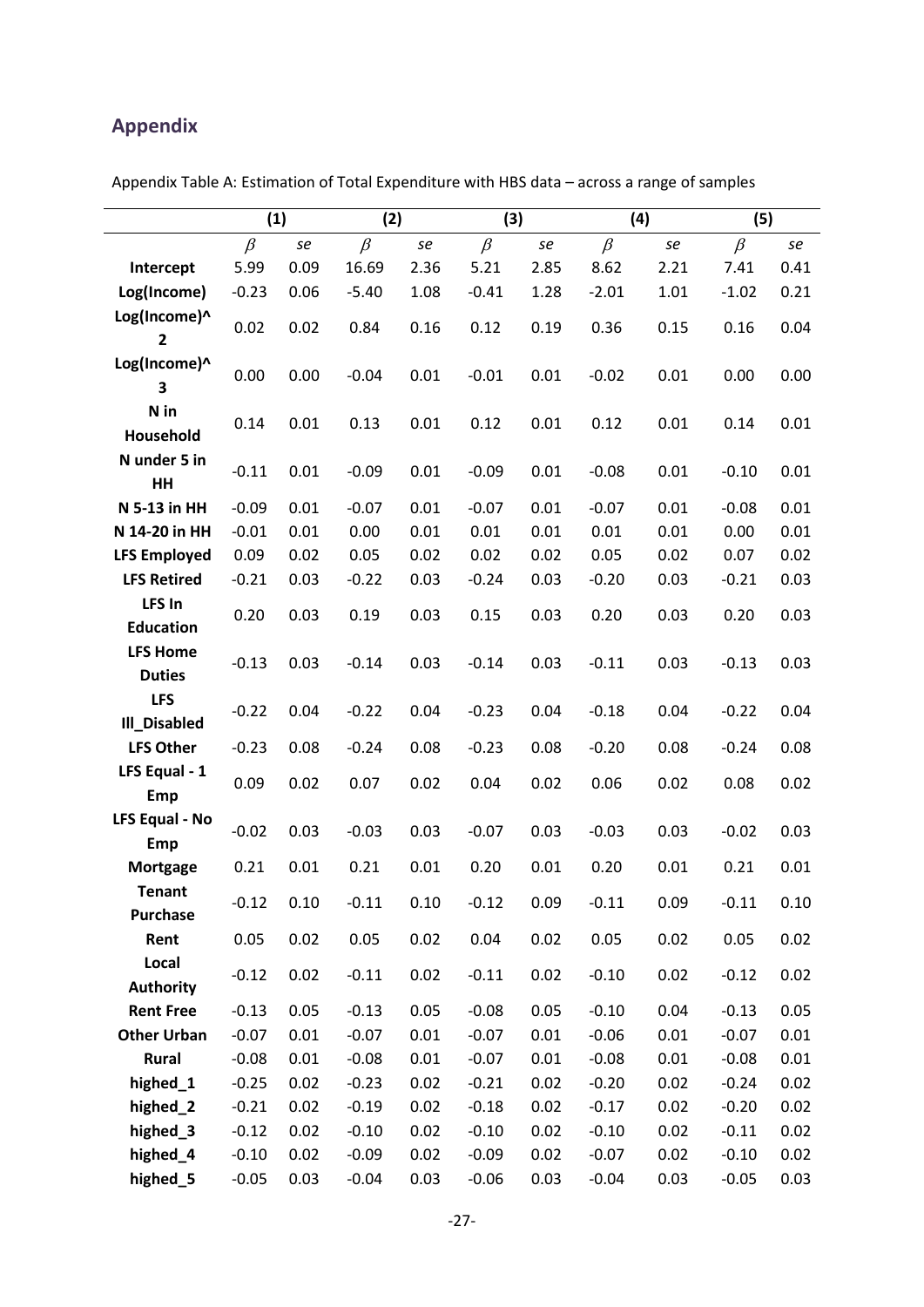| highed 6           | $-0.03$ | 0.02 | $-0.03$ | 0.02 | $-0.03$ | 0.02 | $-0.02$ | 0.02 | $-0.03$ | 0.02 |
|--------------------|---------|------|---------|------|---------|------|---------|------|---------|------|
| highed 8           | 0.04    | 0.02 | 0.04    | 0.02 | 0.04    | 0.02 | 0.04    | 0.02 | 0.03    | 0.02 |
| highed 9           | $-0.18$ | 0.06 | $-0.16$ | 0.06 | $-0.15$ | 0.06 | $-0.14$ | 0.06 | $-0.17$ | 0.06 |
| married hoh        | 0.06    | 0.01 | 0.06    | 0.01 | 0.05    | 0.01 | 0.06    | 0.01 | 0.06    | 0.01 |
| <b>Prop Female</b> | 0.04    | 0.02 | 0.04    | 0.02 | 0.04    | 0.02 | 0.05    | 0.02 | 0.04    | 0.02 |
| <b>R-Squared</b>   | 0.68    |      | 0.69    |      | 0.69    |      | 0.71    |      | 0.68    |      |
| N                  | 5,891   |      | 5,838   |      | 5,715   |      | 5,796   |      | 5,867   |      |

*Notes:*

*(1) Full Sample*

*(2) Drop bottom 1% of Gross Income Observations*

*(3) Drop bottom 3% of Gross Income Observations*

*(4) Drop HHs with expenditure more than 4 times gross income (Pestel and Sommer 2013)*

*(5) Trimming as per Decoster et al 2013 - if durable expenditure is greater than 2 times disposable income*

<span id="page-29-0"></span>Appendix Table B: Mean and Median Budget Shares with 10 Good Aggregation

|                 | <b>HBS</b> |        |           |        | <b>SILC</b> |        |
|-----------------|------------|--------|-----------|--------|-------------|--------|
|                 | Actual     |        | Estimated |        | Imputed     |        |
|                 | Mean       | Median | Mean      | Median | Mean        | Median |
|                 | (%)        | (%)    | (%)       | (%)    | (%)         | (%)    |
| Food            | 18.4       | 16.9   | 19.4      | 18.8   | 20.3        | 19.4   |
| Alcohol         | 3.2        | 1.8    | 2.3       | 2.6    | 2.3         | 2.6    |
| Tobacco         | 2.3        | 0.0    | 1.0       | 0.0    | 1.0         | 0.0    |
| Clothing        | 4.5        | 2.5    | 3.3       | 3.9    | 3.2         | 4.0    |
| Fuel and Light  | 5.8        | 4.4    | 6.1       | 5.6    | 6.7         | 5.9    |
| Housing         | 18.2       | 16.3   | 19.1      | 20.9   | 17.0        | 16.2   |
| Household Non-  |            |        |           |        |             |        |
| <b>Durables</b> | 2.2        | 1.7    | 2.3       | 2.3    | 2.3         | 2.3    |
| <b>Durables</b> | 3.7        | 2.4    | 3.3       | 3.6    | 3.3         | 3.8    |
| Transport       | 13.3       | 11.3   | 13.9      | 14.0   | 13.7        | 14.2   |
| Other           | 28.2       | 26.8   | 29.4      | 29.8   | 30.2        | 30.6   |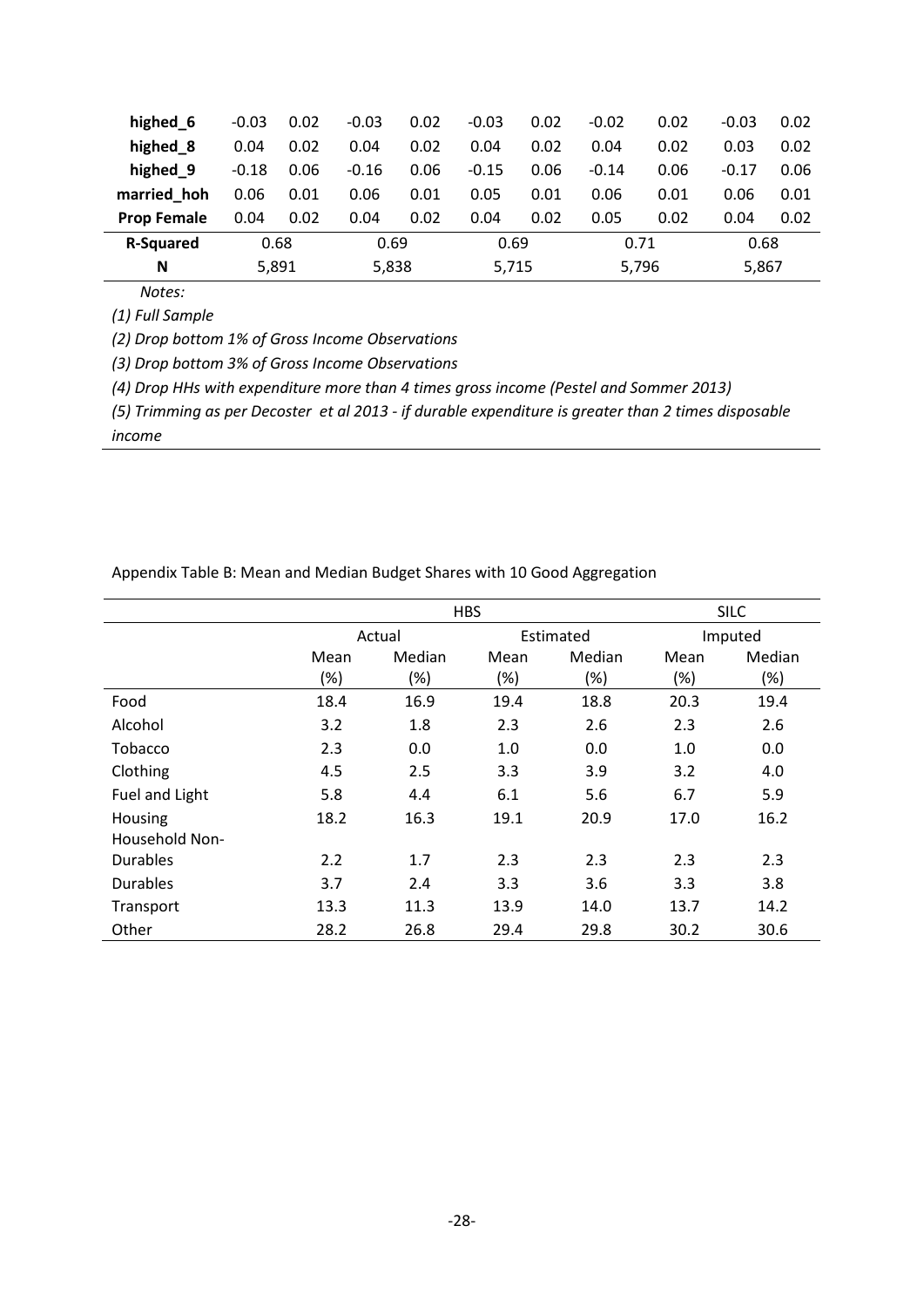|                         | <b>HBS</b> | <b>SILC</b>   |             |
|-------------------------|------------|---------------|-------------|
|                         | Actual (%) | Estimated (%) | Imputed (%) |
| Alcohol                 | 29.0       | 0.7           | 1.9         |
| Tobacco                 | 66.0       | 5.2           | 4.5         |
| Clothing                | 26.3       | 0.4           | 2.8         |
| Health                  | 38.0       | 2.9           | 5.8         |
| <b>Public Transport</b> | 60.9       | 4.4           | 3.0         |
| Private Transport       | 14.3       | 0.3           | 2.7         |
| Education               | 62.3       | 10.0          | 10.3        |
| <b>Durables</b>         | 10.1       | 0.2           | 3.3         |

<span id="page-30-0"></span>Appendix Table C: Frequency of Zero-Expenditures with Standard OLS Estimation for All Goods

<span id="page-30-1"></span>Appendix Table D: Distribution of Indirect Taxes with State Average Tax-Category Shares  $(\pi^{jn})$ 

|                |            | <b>HBS</b>    | <b>SILC</b> |
|----------------|------------|---------------|-------------|
| Decile         | Actual (%) | Estimated (%) | Imputed (%) |
| Bottom         | 24.6       | 17.9          | 20.7        |
| $\overline{2}$ | 15.3       | 14.3          | 15.0        |
| 3              | 14.6       | 12.3          | 12.4        |
| 4              | 12.6       | 11.8          | 11.4        |
| 5              | 12.1       | 11.5          | 11.6        |
| 6              | 11.7       | 10.8          | 10.7        |
| $\overline{7}$ | 10.0       | 10.2          | 9.8         |
| 8              | 9.7        | 9.0           | 9.9         |
| 9              | 9.0        | 8.3           | 8.8         |
| Top            | 6.4        | 7.0           | 7.1         |
| <b>State</b>   | 10.5       | 9.9           | 10.1        |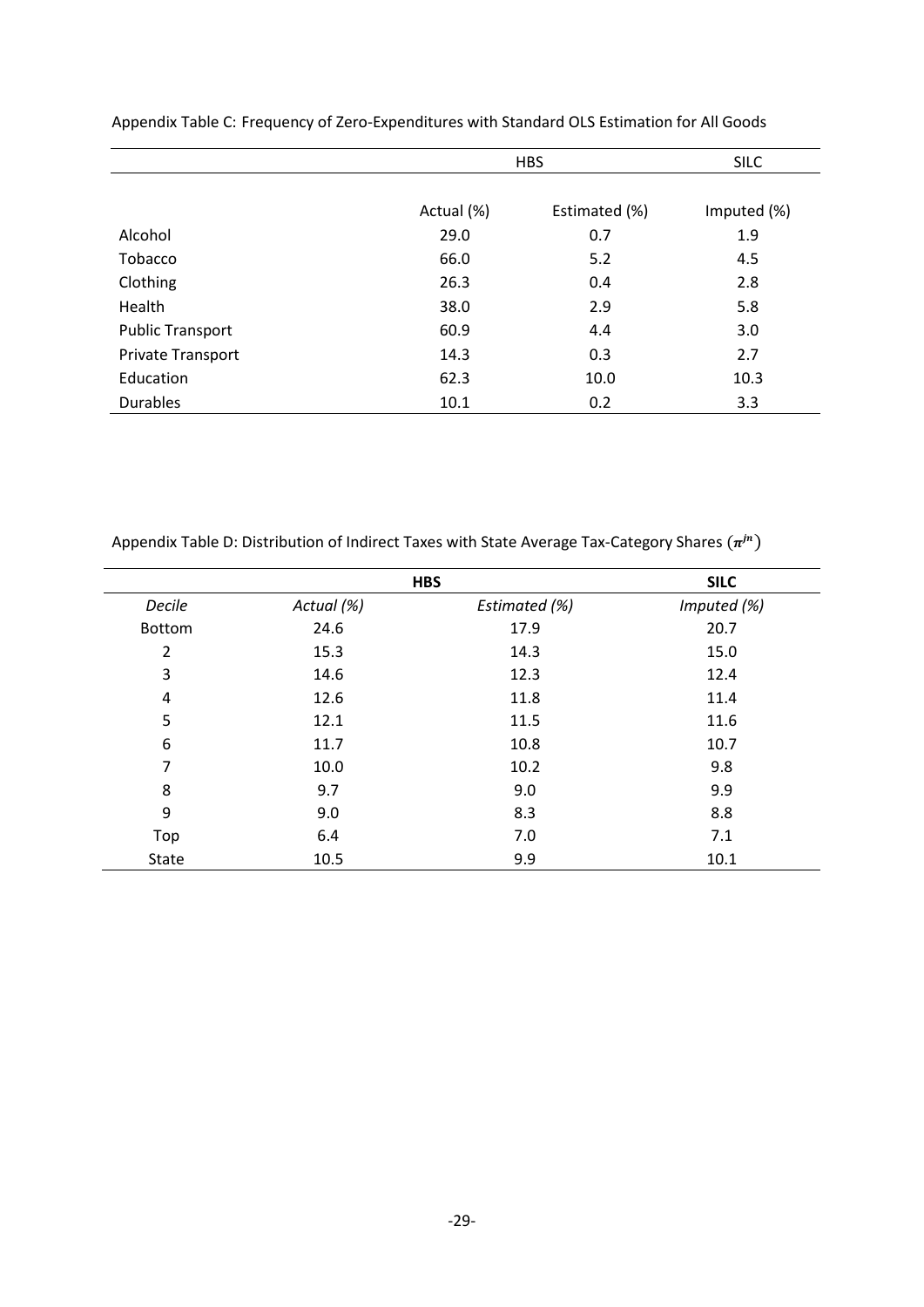## **References**

- Arellano, Manuel and Costas Meghir (1992) "Female Labour Supply and On-the-Job Search: An Empirical Model Estimated Using Complementary Data Sets," Review of Economic Studies, Wiley Blackwell, vol. 59(3), pages 537-59, July.
- Barrett, Alan and Caeman Wall (2006) "The distributional impact of Ireland's indirect tax system" Report for the Combat Poverty Agency.
- Bradford, D. F. (1974). Generalisation and proof of the Hicks composite commodity theorem without a utility function. Econometric research program Princeton university research memorandum no.161, Princeton University.
- Brewer, M. and C. O'Dea (2012). "Measuring living standards with income and consumption: evidence from the UK" IFS Working Papers W12/12, Institute for Fiscal Studies.
- Callan, Tim, Claire Keane, Michael Savage and John Walsh (2013) "Distributional Impact of Tax, Welfare and Public Service Pay Policies: Budget 2014 and Budgets 2009-2014" Special Article in the ESRI Quarterly Economic Commentary, Winter 2013.
- Callan, Tim, Sean Lyons, Susan Scott, Richard S.J. Tol and Stefano Verde, (2009) "The distributional implications of a carbon tax in Ireland," Energy Policy, Elsevier, vol. 37(2), pages 407-412, February.
- Central Statistics Office (2012), *Household Budget Survey 2009/10 – Volume 1,* Dublin, Stationery Office.
- Collins, Michael (2014) "Total Direct and Indirect Tax Contributions of Households in Ireland: Estimates and Policy Simulations" Working Paper 18, Nevin Economic Research Institute
- Decoster, A., Rock, B. D., Swerdt, K. D., Loughrey, J., O'Donoghue, C. and Verwerft, D. (2007). "Techniques to impute expenditures into an income data set" EUROMOD AIM-AP deliverable 3.4, University of Leuven
- Decoster, A., De Swerdt, K., Loughrey, J., O'Donoghue, C. and Verwerft, D (2009) Imputation of expenditures into the income datasets of five European countries. EUROMOD AIM-AP Deliverable 3.5, University of Leuven.
- Decoster, A., Loughrey, J., O'Donoghue, C. and Verwerft, D. (2010). How regressive are indirect taxes? A microsimulation analysis for five European Countries, *Journal of Policy Analysis and Management* **29**(2): 326 – 350.
- Decoster, André, Jason Loughrey, Cathal O'Donoghue and Dirk Verwerft, (2011) "Microsimulation of indirect taxes" *International Journal of Microsimulation*, International Microsimulation Association, vol. 4(2), pages 41-56.
- Duan, Naihua, et al, (1983) "A Comparison of Alternative Models for the Demand for Medical Care," Journal of Business & Economic Statistics, American Statistical Association, vol. 1(2), pages 115-26, April.
- Figari, Francesco and Alari Paulus (2012) "GINI DP 28: The impact of indirect taxes and imputed rent on inequality: A comparison with cash transfers and direct taxes in five EU countries," GINI Discussion Papers 28, AIAS, Amsterdam Institute for Advanced Labour Studies.
- [Keane, Claire,](http://www.esri.ie/about_us/staff/view_all_staff/view/index.xml?id=1226) Tim Callan, Michael Savage, John Walsh and Kevin Timoney (2014) "Identifying Policy Impacts in the Crisis: Microsimulation Evidence on Tax and Welfare" *Journal of the Statistical and Social Inquiry Society of Ireland*, Vol. XLII, 2012-13, pp. 1-14